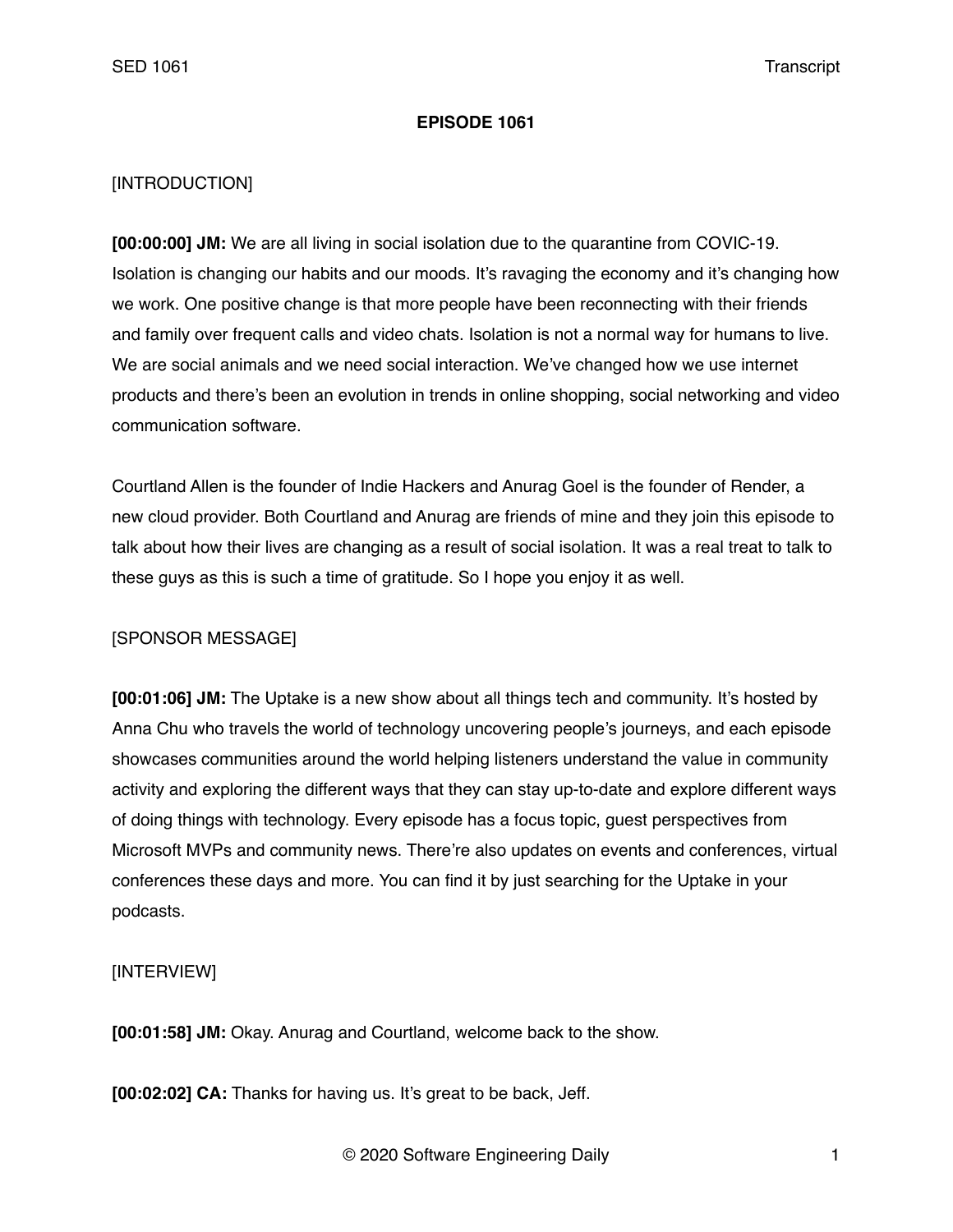**[00:02:04] AG:** Yeah, thank you, Jeff. It's always fun to be here.

**[00:02:08] JM:** I just want to start off by saying I'm happy to have friends in the tech world. It's been nice getting to know you guys even through the context that we've gotten to know each other is kind of through business and much of the interactions have been virtual, but it is nice to have friends, and I think this is a time of gratitude. I just want to mention that upfront. It's been a real pleasure getting to know both of you guys.

**[00:02:32] CA:** I feel the same way. A lot of us is obviously business. We all run different companies, but few people get into the startup world or the tech world who don't actually authentically enjoy it. It's a great place to make friends and really have lifelong relationships to come ahead of it.

**[00:02:47] AG:** Especially during this time when virtual friendships are all we have.

**[00:02:52] CA:** This is all we've got, the Zoom calls.

**[00:02:54] JM:** Silicon Valley or tech world-based friendships versus like college friendships or elementary school friendships, they are different because they start off in this kind of you're trying to find your footing. It's a little bit transactional. Everybody's trying to get to know each other and have coffees, and it has a little bit more of a synthetic feel at first, but everybody just gradually I guess you learn to trust other people and becomes more like those friendships of college or elementary school, but maybe not completely. I don't know. But hopefully we have moved past the synthetic friendship feeling to some degree.

**[00:03:33] AG:** Oh yeah, more than move past it, Jeff.

**[00:03:36] JM:** Okay. Wonderful. How have each of your lives changed in the midst of isolation?

**[00:03:43] CA:** I have to say that I was arguably living the social distancing lifestyle before this all started, so it hasn't changed all that much. I work from home on Indie Hackers. I sit right here at my desk most of the time. I cook a lot of meals. It's basically the same. I rarely went into the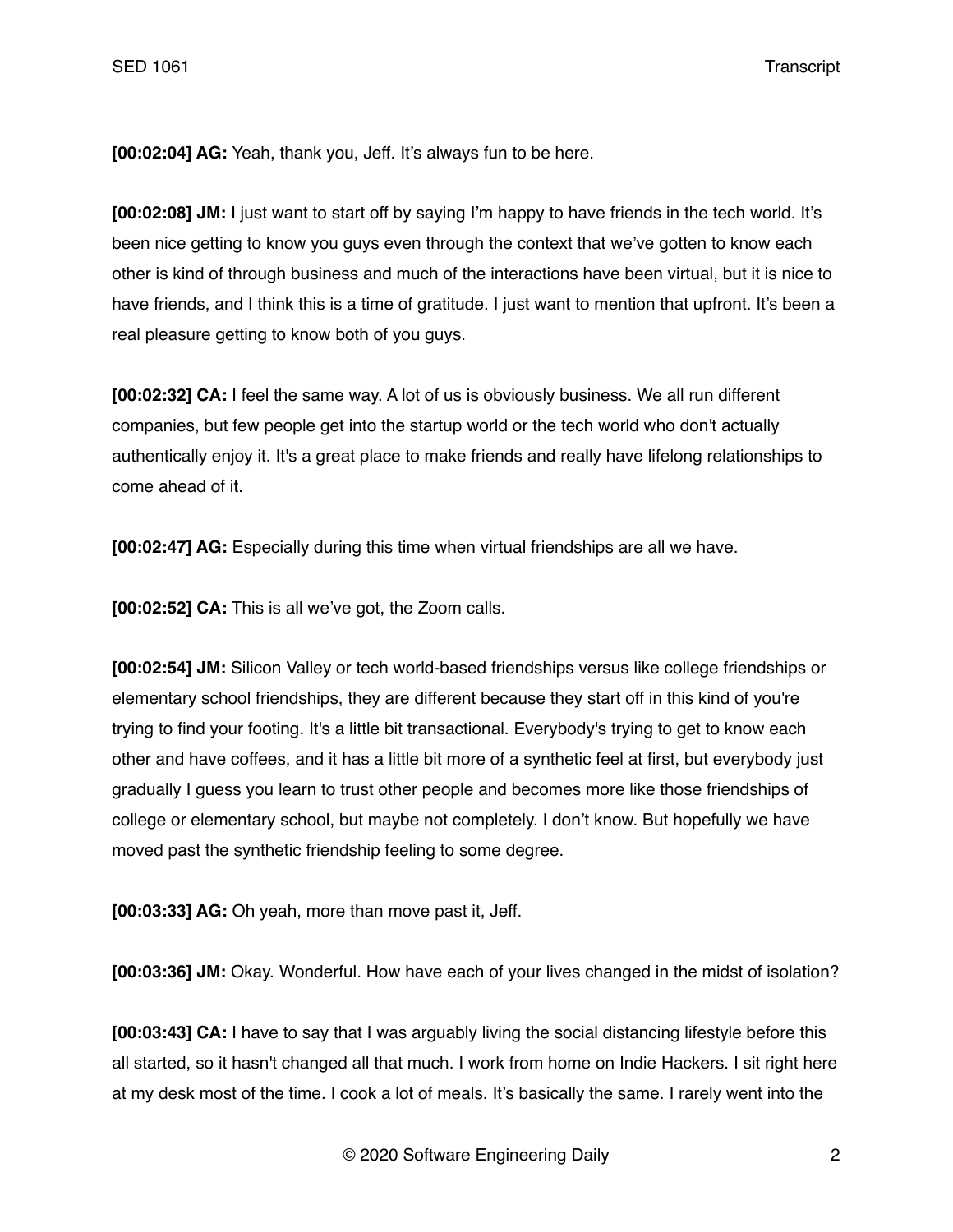office beforehand. Now I obviously never go into the office at Stripe. The biggest change though has been just the lack of actually seeing friends in-person.

I haven't actually seen somebody who I know well face-to-face in over a month. The only time I leave my house is to go to the grocery store. So I sort of replaced all those face-to-face interactions with Zoom calls and text messaging, in poker games and all the sort of digital relationships, which I don't think quite replace the real thing. But outside of that, I think I'm just doing most of the same things I've always done.

**[00:04:31] AG:** Yeah, I was thinking about specifically this in your context, Courtland, this morning, because we were both going to be on the show and I realized that life hasn't probably changed for you that much. On the other hand, for me, it's changed significantly because I was going into work every day. We have a nice little office close to Caltrain in SF and we have nine people now who are in that office. I miss being around them. I miss the bandwidth, of course, that you can get when you're just talking face-to-face. I also just miss just happy hours where we're just sitting together, chatting about nothing in particular and just bonding as a group, as a team. That's obviously much harder to do no matter how many virtual happy hours you have.

Then on the personal side, I think I have not been very good at meeting friends regularly even though I would like to. In that sense, perhaps things have changed a little less for me, but I am doing Zoom calls with friends and that is keeping same.

**[00:05:44] JM:** This one thing that I knew was doing even before the isolation, and I haven't been great at keeping up with friends or family myself. I think Courtland, maybe we've talked about this little bit as well, but like when you find something you really like to do, if you find a business you want to run and you're running it and it's really successful, it's just blissful in a lot of ways. A lot of the rest of the world melts away and it's not that you wouldn't want to be talking to other friends. You wouldn't want to be talking to other family members, but you kind of just wish there were 26 hours in the day and you could devote those two hours to actually socializing with people rather than working on your thing. But I started doing this thing, which is like in some ways it's not great, but I call it virtual runs, where basically I put on a Bluetooth headset and I like to go running, and I like schedule calls with friends while I'm going for a run. That's actually been a pretty good way to connect with people and I guess it was predictive of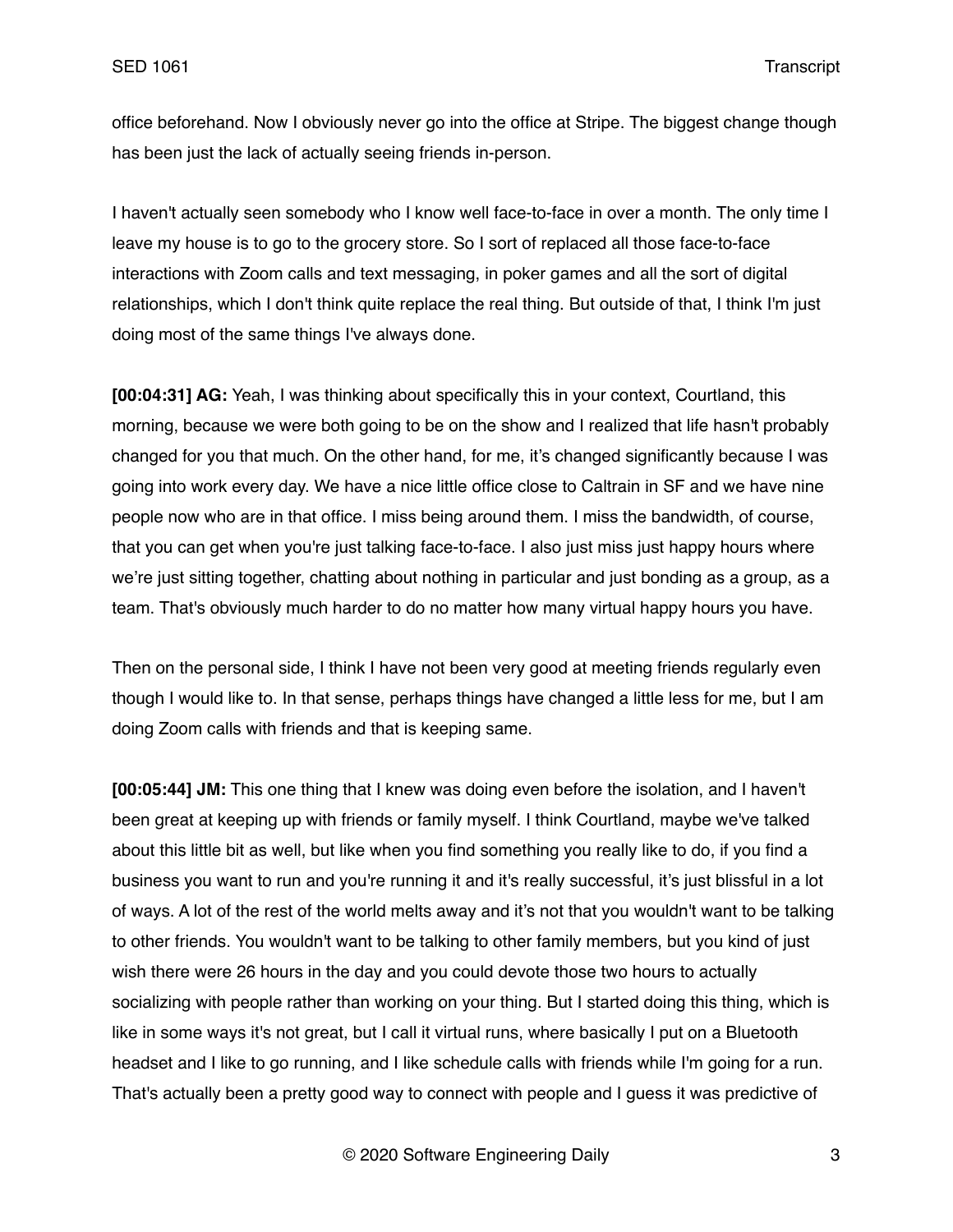the socially isolated world that we live in. But now we're doing like lots of calls with people. I know everybody has started doing this, which is funny. You guys are doing more phone calls with your friends and family members I imagine?

**[00:06:55] CA:** Yeah, a lot more. I've been talking to my mom every day for like an hour much to her delight. I've been Zooming and Facetiming with friends all over. To your point about the social runs that you used to do, I think have these sort of scheduled friendship interactions, it feels often away, but it also makes so much sense because you're kind of doing them at the same time you'd be doing other things. You're running while talking to friends.

When I was in college and high school, you just naturally make tons and tons of friends. It's because you have so many of these activities at overlap. You're in the same classes, you need to walk to school together, etc. etc. Of course you're going to talk to people. But when you have a startup or when you're coding and you get into the flow and it's blissful, like you said, it's not really a group activity. That's you doing this like really addictive thing by yourself and it doesn't naturally for the opportunity to like really interact with other people. I think scheduling it makes a lot of sense and I think also sort of aligning it so it coincides with something you're already doing, going for a run, walk into the office, also just makes it way easier and it greases the wheels.

**[00:07:57] AG:** Yeah. I was using my time during my commute to the office to sometimes call my mom, and every time I'd call her and she would know that I was driving, she's like, "Why are you calling me when you're driving?" Now I am like working and talking to her pretty much every day and she's obviously happier that I'm sitting on my couch as supposed to driving when talking to her.

**[00:08:21] JM:** The motivation for that, is it just because it feels like the world is ending and you want to talk to your mom more or is it because you don't feel like you have people to talk to or because everybody else is doing it? What's the motivation for that? Because I'm doing something similar.

**[00:08:34] AG:** I think it's also just to check in on her. I mean, she is in the age bracket where everyone over 60 is more susceptible to this, and my mom currently lives in India. I want to

© 2020 Software Engineering Daily 4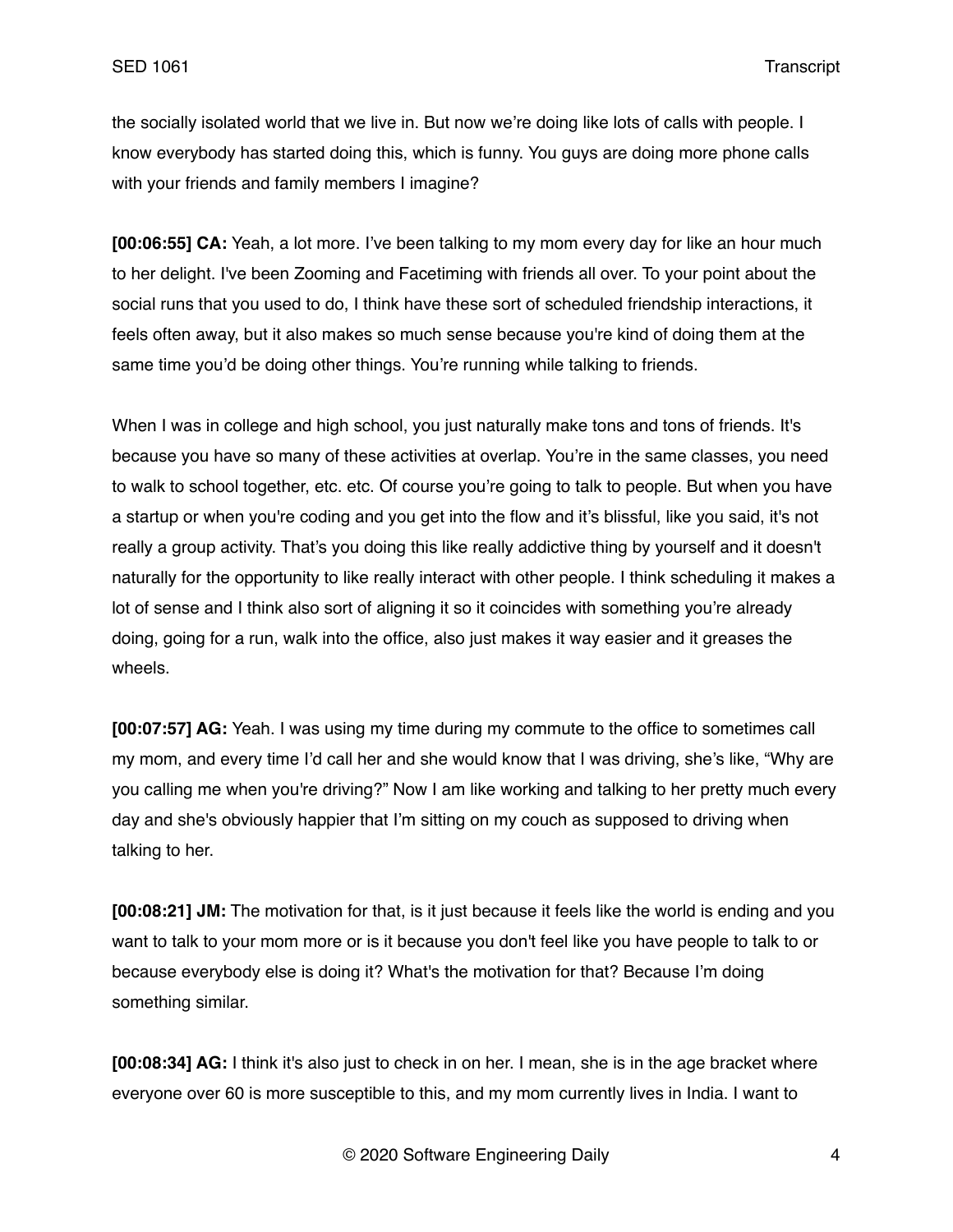make sure that things are going fine with her and that she had everything that she needs. Also because she's also stuck at home, I think it helps her and us to just connect more frequently.

**[00:08:58] CA:** Yeah, same here. My mom and 61. She had a case of acute bronchitis early in February. So I've been paranoid and had her lockdown at home in Atlanta for the last month and a half, and she is one of the most extroverted people I've ever met my entire life. She goes crazy if she's stuck at home, not able talk to anybody. I think just keeping her company, talking to her on the phone all the time, making sure she stayed at home. Staying healthy is really important to me.

**[00:09:24] JM:** Did you set her up with the protocol of grocery delivery and wiping down everything when it comes in?

**[00:09:29] CA:** Oh! She's got it all figured out. She's got like a spot in the garage for new packages. Leaves them there for a while, wipes them down. She has a fridge full of food that she stocked up a month and a half ago. She really hasn't left the house and hasn't needed to and won't need to for quite a while, but I'm also worried that the cases in Georgia – Different areas of the country have taken this more or less seriously.

The governor of Georgia was sort of trending on Twitter last week for only recently figuring out that you could transmit coronavirus without symptoms. He's like, "Oh! We just figured this out. This is a bigger deal than we thought." It's a, "Man! Everyone's known this for a month." I think that kind of reflects the attitude down there among a lot of people, including a lot of my mom's friends, a lot of my high school friends. I'm worried that the lockdowns isn't going to end anytime soon, and hopefully we don't get to a point where the hospitals or overcapacity and people aren't unable to get the treatment they need. This definitely discovery factors into why I'm check into my mom and some other friends as well a lot more often than I would be otherwise.

**[00:10:25] JM:** Anurag, what's been the on the ground response in India thus far? What does your mom say about what she's hearing from other people?

**[00:10:33] AG:** Oh! They're in full-on lockdown. They've actually, especially in New Delhi where she lives, there are now 20 locations in the city, neighborhoods in the city, where the police are

© 2020 Software Engineering Daily 5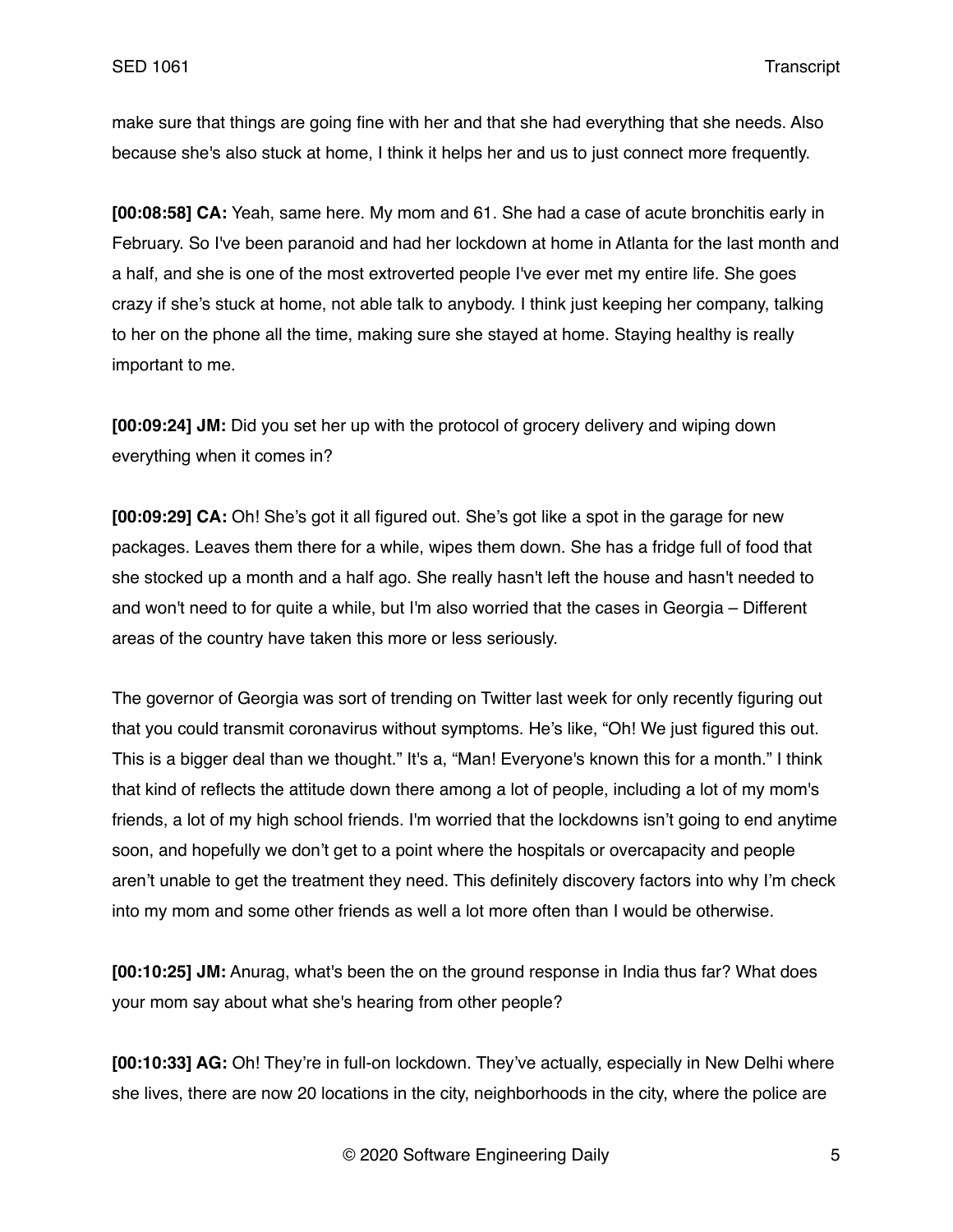enforcing a complete lockdown and people aren't allowed to leave those locations. They seem to be sort of hotbeds of where the infection is right now for the most part. Everyone, they seem to be following it. I think is much more stringent. India doesn't have as much of a personal liberty, I will do what I want. Governments cannot take my guns away from me, that kind of attitude in general. I think people are generally just staying indoors and we're all hoping that in a country of 1.3 billion people, the numbers continue to stay low.

**[00:11:26] JM:** And you have your mom set up with something similar where she like gets the food delivered and is wiping it down or something? Because like that's one of the logistical things that I've kind of had to train up some of the other people in my family on and really emphasize. What's been that process like for you coordinating it through India?

**[00:11:46] AG:** Oh! She's actually fairly independent. She is a doctor and she stopped working recently because – Well, she retired, and then she's still seeing patients until a full lockdown, but she wasn't actually in sort of emergency services. She has been on it when it comes to groceries and stocking up and she likes to cook. This isn't very different for her. At least so far, things have gone fine and she's just ready to be locked in for some more time or much more time.

## [SPONSOR MESSAGE]

**[00:12:30] JM:** Over the last few months, I've started hearing about Retool. Every business needs internal tools, but if we're being honest, I don't know of many engineers who really enjoy building internal tools. It can be hard to get engineering resources to build back-office applications and it's definitely hard to get engineers excited about maintaining those back-office applications. Companies like a Doordash, and Brex, and Amazon use Retool to build custom internal tools faster.

The idea is that internal tools mostly look the same. They're made out of tables, and dropdowns, and buttons, and text inputs. Retool gives you a drag-and-drop interface so engineers can build these internal UIs in hours, not days, and they can spend more time building features that customers will see. Retool connects to any database and API. For example, if you are pulling data from Postgres, you just write a SQL query. You drag a table on to the canvas.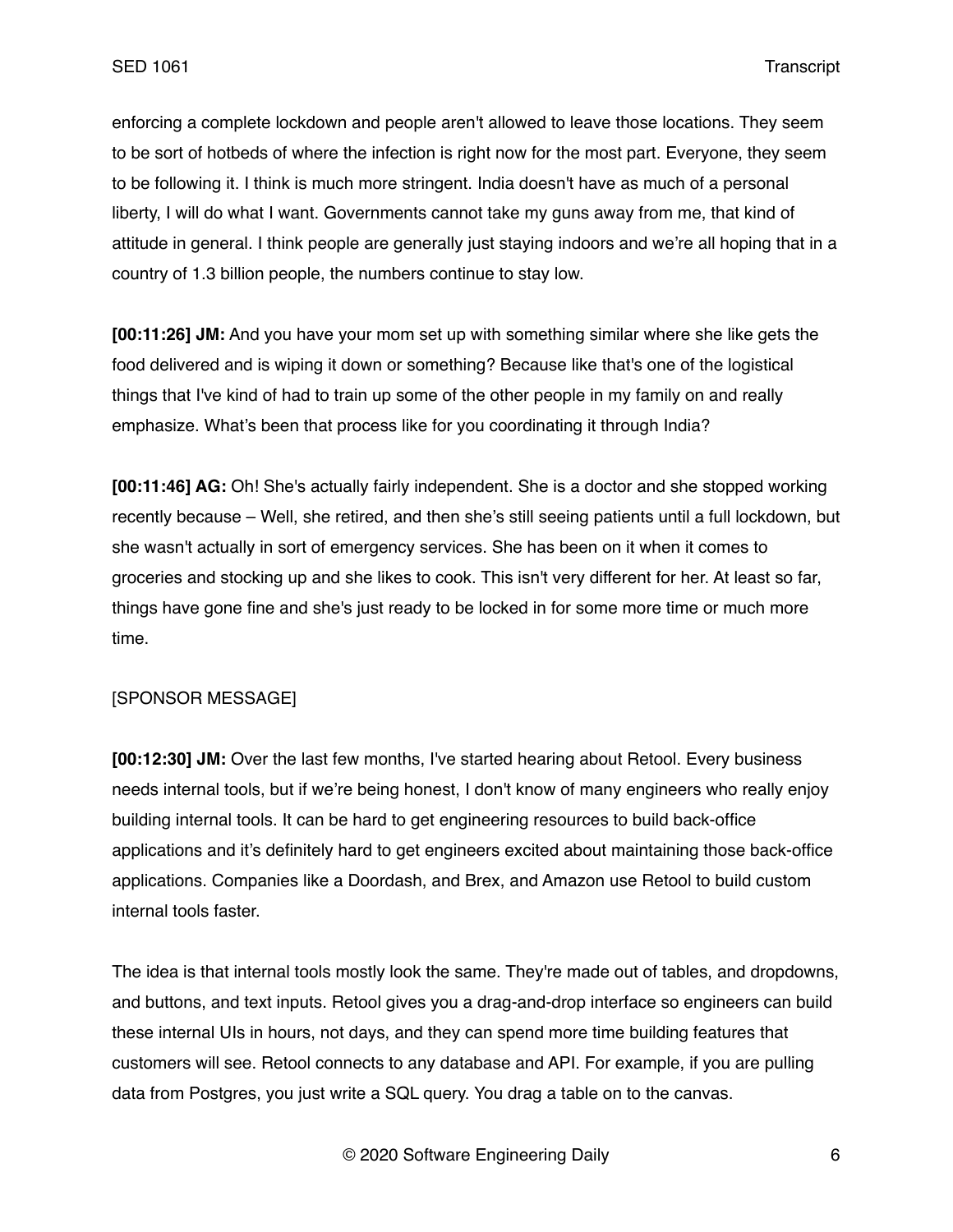If you want to try out Retool, you can go to retool.com/sedaily. That's R-E-T-O-O-L.com/sedaily, and you can even host Retool on-premise if you want to keep it ultra-secure. I've heard a lot of good things about Retool from engineers who I respect. So check it out at retool.com/sedaily.

# [INTERVIEW CONTINUED]

**[00:14:06] JM:** Courtland, you and I had talked online a few weeks ago about the fact that you had gotten more into poker and you just described even online poker as a social activity, and I found that funny, because back when I was a poker player, it was like totally nonsocial. It was like  $-1$  think it was basically how you used to play Starcraft where it's just like  $-$ 

**[00:14:27] CA:** Put on your headset. You're not going to talk to anybody. You're just in the zone.

**[00:14:30] JM:** You're not talking to anybody. Yeah, you're just totally in the zone. Before that, you were – I guess that was your experience with chess, at least. When you were more on the chess side, it sounds like you've shifted from the chess side to the poker side, which I'm proud of. In doing so, you become more social though.

**[00:14:46] CA:** I mean, it's less of a shift. It's more of all of the above. I play a lot of chess. I have chess lessons every Wednesday with this guy I hired, who's a chest pro. He's super good, and we just talk for an hour. But I've been playing a lot of poker too and I actually started last year for the reasons that we were talking about earlier, just for social reasons. I love being able to schedule a time to hang out with people. Poker is like four or five hours of sitting across from a bunch of buddies at a table talking about life and business and relationships and family stuff and jokes while you're playing this like super heavy, thoughtful game.

We would play once or twice a month last year and then SF entered the shelter in place sort of phase a couple weeks ago and we decided to move our game online. We've been using this app and we've been having Zoom calls the same time that we play and we have fully transitioned into a life of poker degeneracy. We're playing pretty much every single night. I was up till 2 or 3 AM last night and I lost a huge hand. I'll have to show it to you after, because I know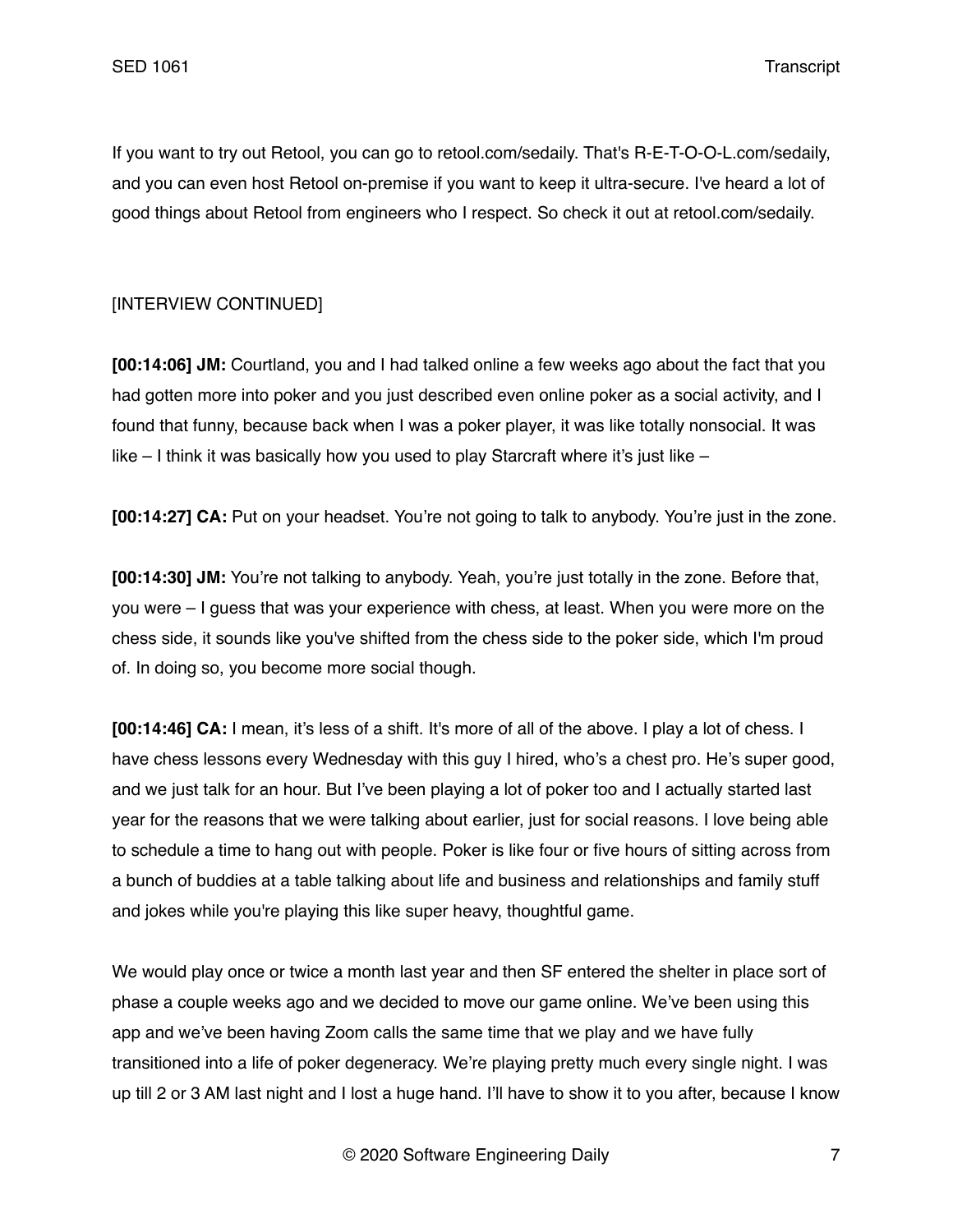you're a fan of poker. It was the worst cooler I've ever had in my life, man. But it's fun because we are all just keeping up with each other and staying in contact. It's just a great way to be social.

It's interesting how much isolation has resulted in people being almost more social than they would be. No one has anything else to do. No one has other plans. Everyone's sitting at home. They answer the phone, you call. They're down to hop on to a poker game and play for four or five hours a night almost every night and this just wasn't really true a few weeks ago.

**[00:16:13] JM:** Well, and strangely I think that norms have changed. I think for some reason or another we have all had some desire to reconnect with our loved ones and to spend more time socializing, and that desire has been reinforced by a change of norms. Now it's like it is and encouraged norm to have more of these socializations.

**[00:16:36] CA:** Totally. I mean, it makes sense like I was just saying. You know nobody's doing anything else. You know everybody is staying at home.

**[00:16:41] JM:** Yes.

**[00:16:42] CA:** I think also just like the fact that there's this pandemic and it's just killing so many people. It's a reminder that life is precious and life is temporary, and I think it's easy to just sort of live life kind of always in the present, always focusing on what's happening now. Not really look up and take time to account for the fact that like we're all getting older. It's not slowing down. We're getting older faster it seems like, but I think when there's a global pandemic and you have loved ones and you have people who aren't necessarily the healthiest, you sort of remember that like it can all end and there's probably – I'm not sure how bad this will get, but probably all of us will know someone who doesn't make it through the whole coronavirus pandemic. That's been at the back of my mind since January actually. I've been thinking about it a lot, and I don't think it's surprising that we all care a little bit more about our friendships and relationships.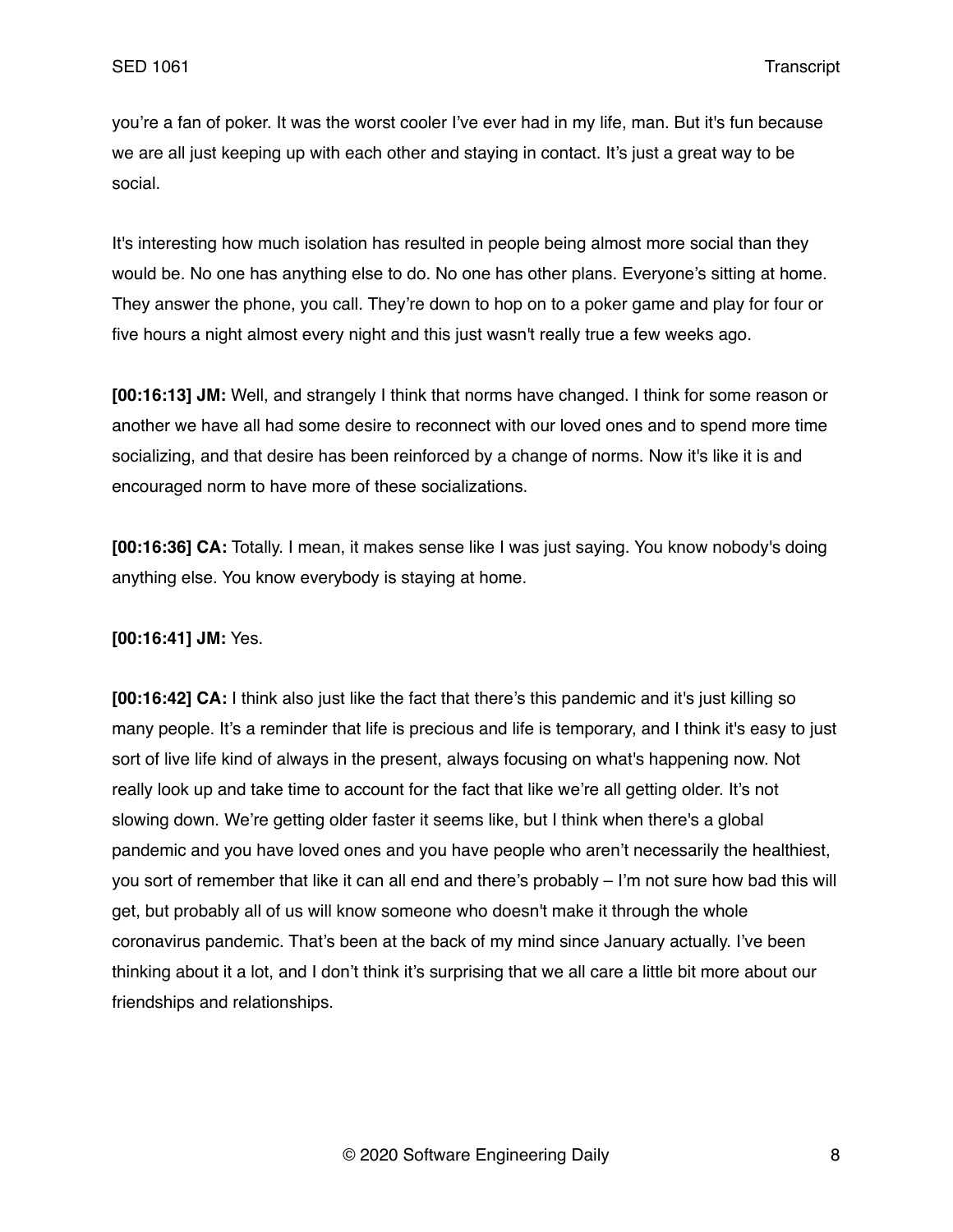**[00:17:29] JM:** In what ways do you think the world will be permanently changed other than obviously there is the potential for losing a loved one or people getting sick? But what do you guys think are going to be the lasting implications?

**[00:17:40] AG:** I mean, the most obvious one is people are going to be more open to doing more things remotely instead of in-person because a lot of people have now realized that they can do it and it isn't as difficult or in some cases just it is now technically possible to do it. I think that we will definitely see a lot of local jobs converting to remote jobs. I would say obviously that all the local jobs or most of them will convert, but I think a good chunk will [inaudible 00:18:15]. That's the biggest one. But in other terms, I mean honestly for startups, the funding situation is changing and continues to change. Coming out of this, my sense is that we will see a period of low valuations of less founder friendly terms. Then it's just all the people who've been laid off. I just don't think that some of those jobs are coming back honestly. I suspect that the unemployment rate is going to continue to be high for several months and especially in tech also. That's pretty worrying.

**[00:18:51] CA:** I agree with pretty much all those things, especially the remote stuff. A lot of people do this remote stuff and it won't work for them and they'll go back as soon as they can, but for a lot of people it will work and they'll realize that they don't necessarily need the overhead of an office or they don't necessarily want to go into a place to work, be collocated and so they'll sort of stick with it.

I'm hoping that our relationship as a society with experts changes. I think there's never been an event in recent history where we've had to rely so much and so urgently on what experts are telling us is unfolding. Quite frankly as a layperson, we're completely oblivious. We wouldn't even know what a coronavirus was if there wasn't for biologists and epidemiologists telling us what to expect for the past few months. I think it's unfolding so quickly that we kind of have to just sit back and trust what's going on, but hopefully it's as lasting implications for other topics that matter to me like climate change, etc., and sort of teaching us as a society that even though we can't see something or reason about it ourselves, that we kind of have to trust to some degree that the scientists and the people researching this stuff know what they're talking about. That's a potential change.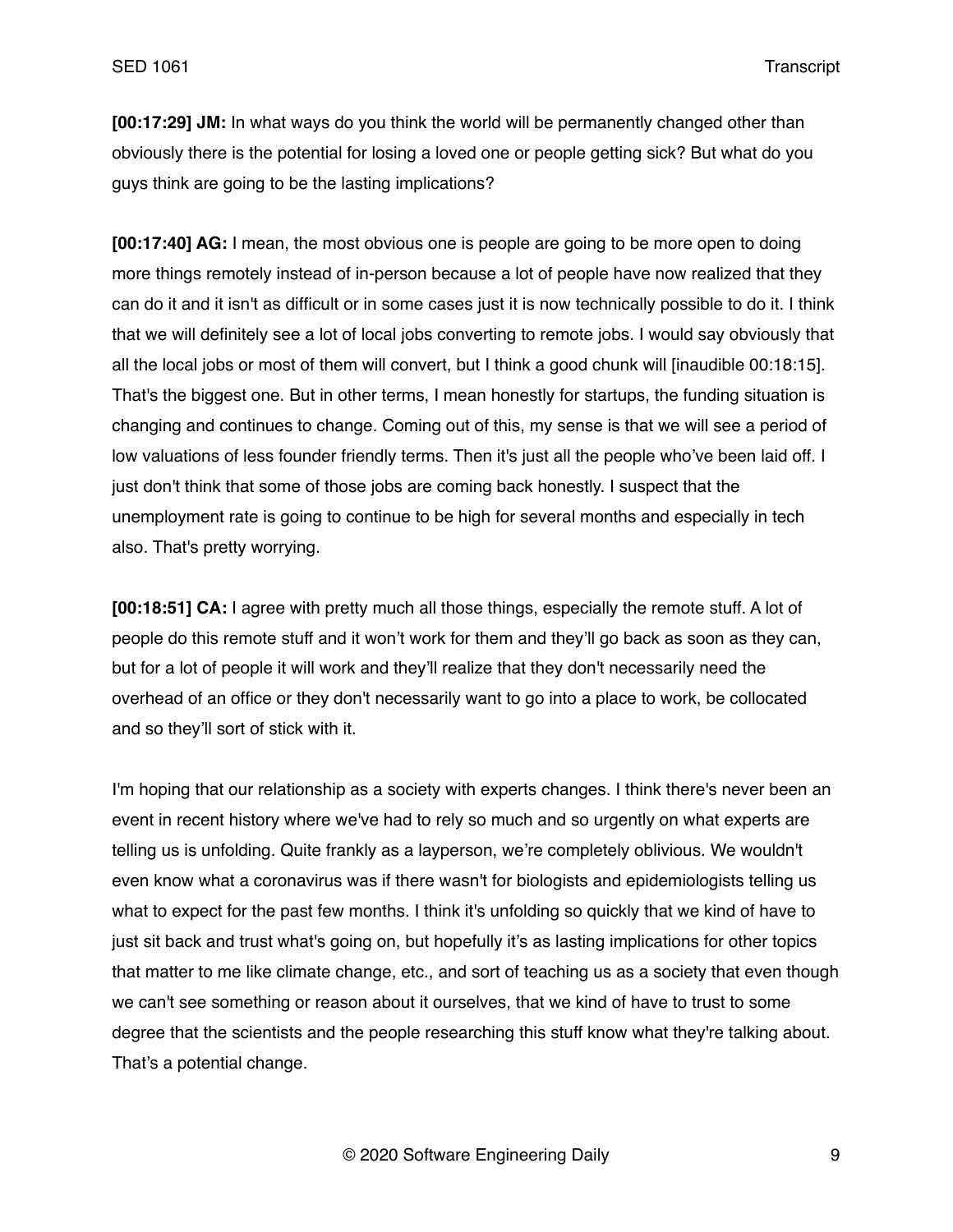I also think that to the point about being more social and not having all these Zoom calls and poker games, that society is – We're kind of on this inevitable march towards more isolation for like hundreds of years probably. We just become more and more isolated, less and less tribal. The reason that it works is because we have all this technology that makes it possible to be isolated while still being social. I can move 3,000 miles away from my family and my friends who I grew up because I know we have airplanes and I can just fly back and I can spend all my time in my apartment because I know I've got Zoom, etc.

I think in a lot of ways this technology that connects us also as a justification for living more disconnected lives. I wouldn't be shocked if we see just a lot more isolation and a lot better tools that come out of this for dealing with isolation. A part of me is excited. I like to see good tools. I like to see easier methods of communicating and being in touch with their friends and family, but also a part of me is sad because I think there's something to be said for the kind of tribal human lifestyle of seeing people in person and being part of a big group and the advantages that that confers. We'll see what happens in another two or three years.

**[00:21:02] JM:** On the part of trusting experts or our changing relationship to experts, Bill Gates has really been giving a master class in how to display expertise and how to express that expertise. This is a guy who has been studying this subject, the subject of pandemics for a very long time, but he still finds a way to explain it in layman's terms in almost the most convincing and simple language that could potentially be used. It's inspiring to me and it's instructive to me about how to talk about things that you feel you are somewhat authoritative on.

**[00:21:51] CA:** I haven't been paying much attention to what Bill Gates has been saying. Has he been tweeting?

**[00:21:53] JM:** He's been giving some TED talks, or he gave a TED interview. He's been going on some news programs and just talking about what we know, what we don't know. Basically what we have to do in terms of the social isolation and why that's so important and why there's not really a middle ground despite the fact that it slams the economy and kind of being a voice of extremely measured reassurance in the sense that he's just telling you what needs to be done in the sense of being a condensed funnel of information through which a lot of expertise is being funneled. Because he just talks to all the smartest scientists and people who have been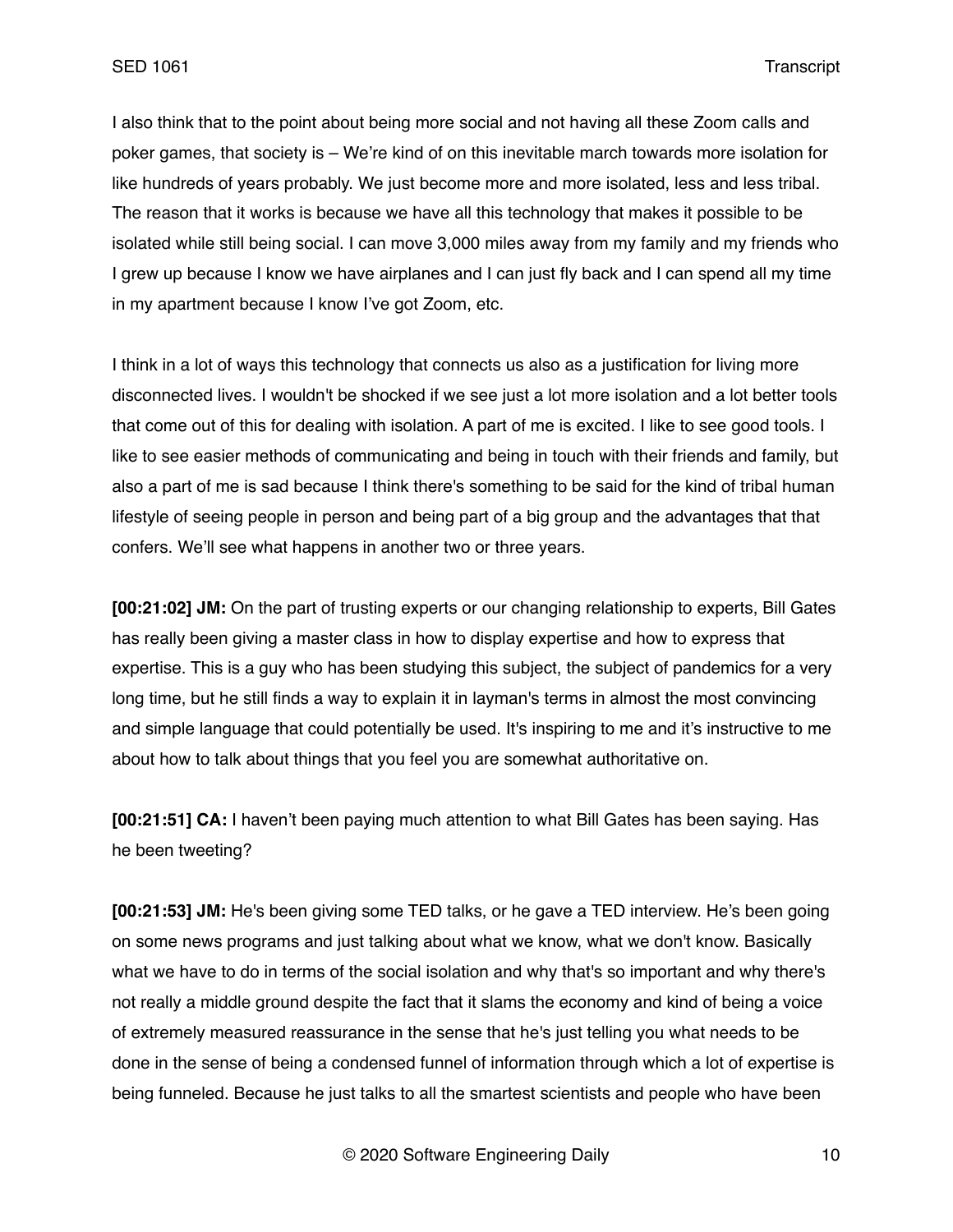writing about this, and it feels like a very well-condensed stream of information coming from Bill Gates. I think it's a great show of expertise and leadership.

**[00:22:48] AG:** I just hope enough people listen to him, because on the one hand we have all these experts; Bill Gates, Dr. Fauci, being really great at helping the general public understand what's going on. On the other hand, we had thinks like the 5G coronavirus rumors that are taking hold, and I just don't know how or why in a time like this people would choose to believe stuff like this. But I just think that we're again seeing polarization and division in the same ways as what led to Donald Trump being elected in 2016, but I'm hoping that at some point these things will reduce and that the government even might have to intervene to cut down some of these false information. But right now, it seems to be worrying that people are jumping to conclusions based on rumors and ignoring the experts at least in some parts of the country.

Now, the three of us live in an extremely privileged, fortunate part of America and we have access to people like Bill Gates talking on TV or Dr. Bob Wachter on twitter. He's been amazing at explaining what's going on in San Francisco hospitals, and every day he posts a chart, he posts the situation at UCSF hospitals. He compares it with the rest of the country. Again, as someone who has access to Twitter who is very proficient and active on Twitter, it's a great source of information for me coming from a doctor who is also digitally really proficient. But a lot of people don't and a lot of people will never see what Dr. Wachter or even Dr. Fauci or Bill Gates have to say, and that's the worrying part. I don't know how we can change it, because Fox News continues to be Fox News, and NBC continues to be NBC.

**[00:24:36] CA:** I think that's such a great point, and whenever we have any of these big societal shifts or conversations, I think it exposes a lot of the divides and the cracks in between how people get their information and really just like the different I think skillsets involved and filtering out information. When I talk to people like you guys, when I talk to my friends in tech, I'm sure most people listening to this podcast spent a lot of time online, a lot of time on Twitter, a lot of time on their computers. We're just relatively practiced at seeing website and seeing information and to filter out what's true, what's not.

When I talk to family members living in Georgia, they're not – They're forwarding me rumors that they found on Facebook. To them, there's no – They haven't lived a life where they have

© 2020 Software Engineering Daily 11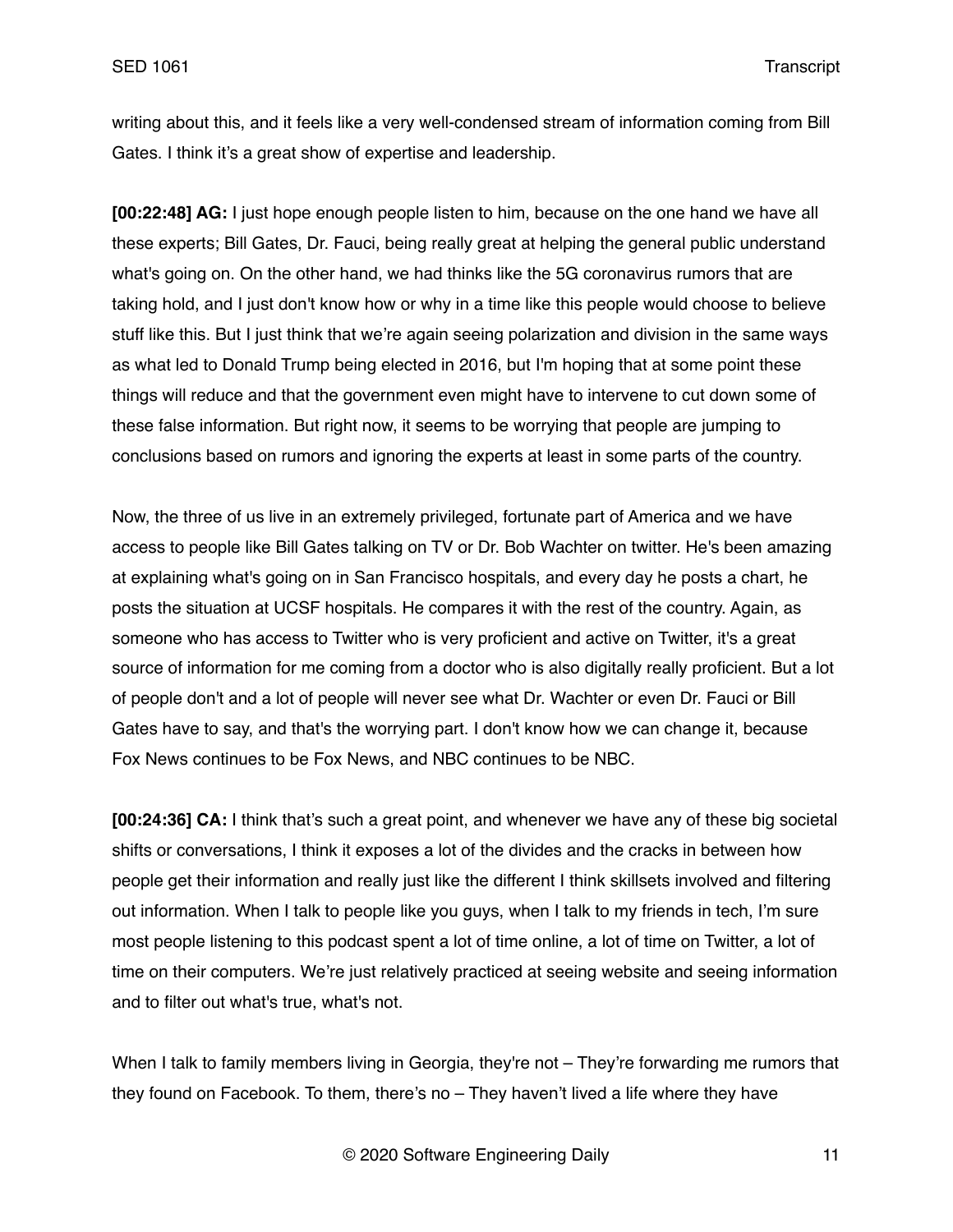necessarily needed to be able to filter out that information and figure out what's good versus what's not, whereas if you're – I don't know, a software engineer, they're constantly Googling and looking on Stack Overflow and trying to find the answer and just like a skill you've just had. You've had to flex muscle thousands and thousands of times.

It is worrying. It is worrying to see just how easily misinformation can spread and just how confused a lot of people who are honestly trying to find the truth and who sincerely are searching for it, but just don't necessarily know who to trust, who to listen to. They're not really plugged in the same way that a lot of other people are.

To be honest, I can talk about this for an hour because I also think the media, especially the tech media and the sort of blog sphere has not necessarily done a great job at this from the beginning. They sort of downplayed the seriousness of the virus. They themselves as the people who are supposed to be the best at finding information. I mean, they're journalists. They're supposed to be literally professionals and telling you fact from fiction and telling the right stories have themselves gotten wrong. There isn't necessarily a lot of hope for like sort of the average person on the ground who's not an expert journalist, who's not professional at tech to go online and really differentiate between Dr. Fauci saying something and a rumor about 5G causing the coronavirus spread.

**[00:26:29] JM:** One thing I've always liked about the podcast format is it's unfiltered conversations with experts in many cases, and that way the listener gets to hear for themselves what is the expert saying rather than the format of that being condensed down into an article. Now obviously the tradeoff there is that you just get a high-volume of information that's not presented in a nicer fashion, and in this process, the journalistic process of talking to experts and condensing that information, you can have the lens of the journalist be directing that information in a political direction. But the function of interviewing people and then condensing that down into a shorter article, that function does still exist and I'm sure there are plenty of people who perform that function correctly and we're calling for whatever social distancing or we're calling for more paranoia about the virus before this kind of paranoia made it to the mainstream. These people happen to not be as surfaced in the Twitter sphere. I feel like the outcry about Vox journalists or other left-leaning outlets that "didn't pay enough attention". I mean, it's kind of unsurprising and it's just like it's some people that didn't respond well enough.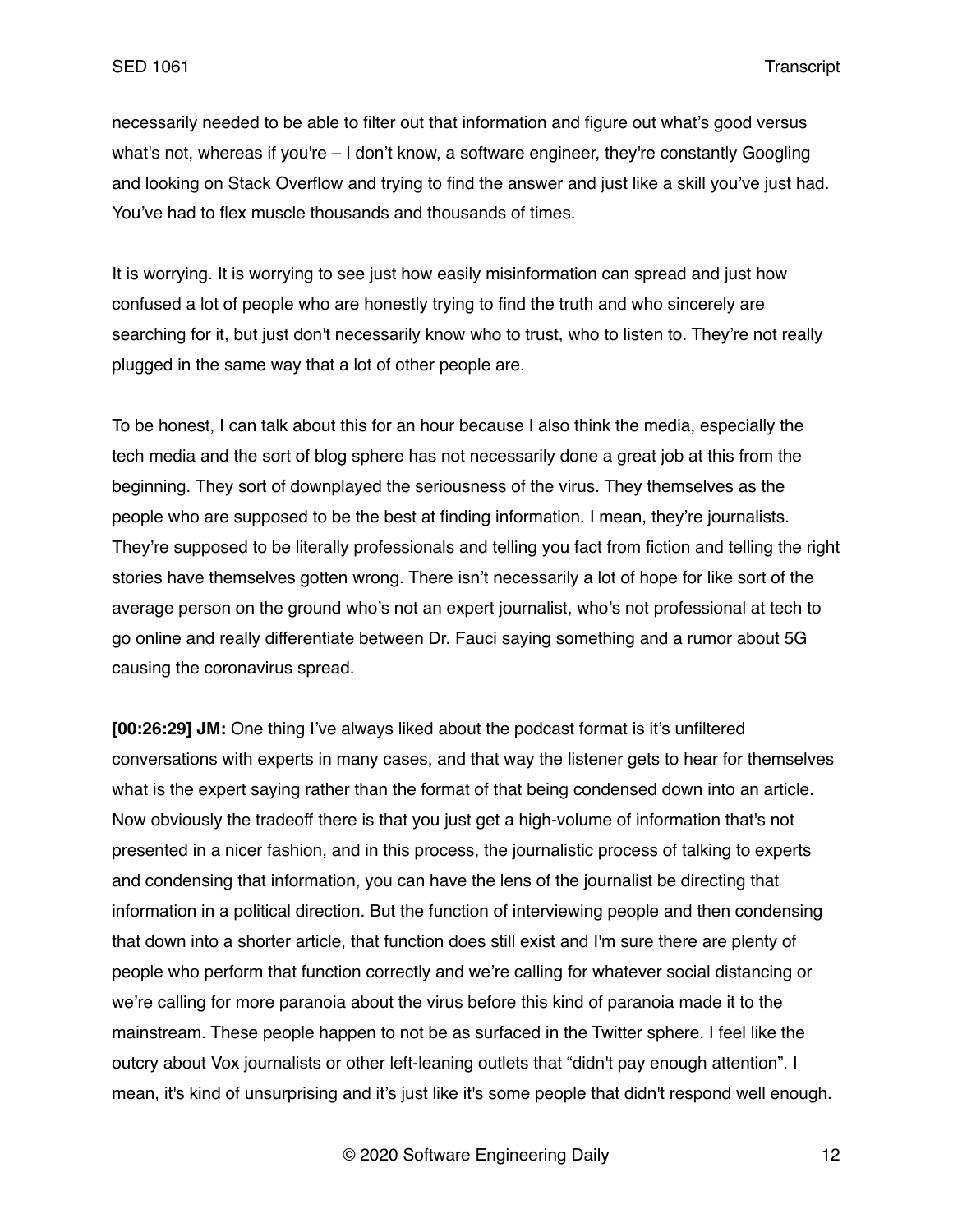SED 1061 Transcript

But I think the world of journalism has become so big and become so granular. We're basically journalists ourselves, Courland, interviewing people. There's just such a higher volume of information. Not that I guess excuses journalists from coming to an incorrect conclusion and then shouting that incorrect conclusion from the rooftops. I do wonder just more like what is actionable, and I worry more about, yes, my relatives who are spreading rumors, because I don't really know what to do to have them become more cognizant. Certainly, I'm not going to be able to police the standards of information on the internet. I just wonder how I can inspire some behavioral change among my relatives.

**[00:28:39] CA:** I'm not that forgiving of journalists. I think as a journalist, you have a responsibility, and if you have this conflict of interest and it's telling you, "Hey, we get the most clicks when we publish gossip that batches the tech industry," and you filter all of your articles through that even to the point where you will publish misinformation and downplay significant and important events just because that's what's going to give you the more clicks. I just don't have a lot of sympathy for you. I think that media organizations need to really question their incentives and question what drives them and make sure that doesn't sort of send them over the edge in times like this and situations like this.

Obviously, you're right, the world of journalism is huge. It's not just – Not like it's monolithic and everybody's getting this wrong. There's been a lot of great journalism done that's helped a lot of people. But I also know agree with your point about certain formats just being excellent. The podcast format is excellent because you're really getting a message filter through the lens of a journalist. The host is right here in the podcast talking to the expert and you get to hear it from the experts mouths with all their caveats and all their insights. I think in a time like this where you're dealing with such a quite frankly like scientific phenomenon, a biological phenomenon, one where like you really experts, because journalists don't necessarily know what they're talking about. I don't necessarily know what I'm talking about if I bring an expert on. I think it's more important to have a format where the experts can speak for themselves. I think that sort of lowers the risk of the journalists sort of pushing their own agenda and misinterpreting what's being said, which we've seen a lot of as well.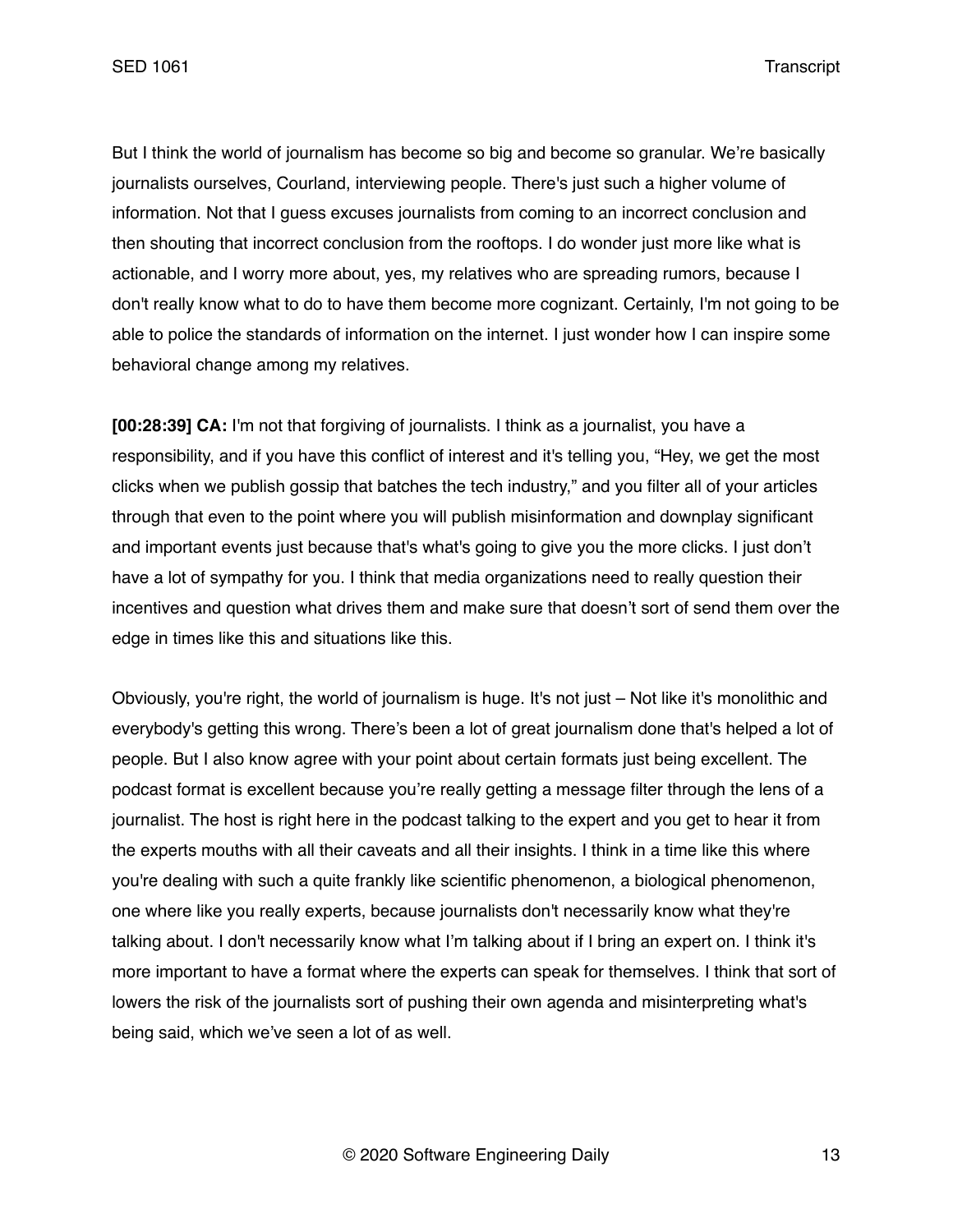**[00:30:04] AG:** I also think that specially during a time like this, I'm hoping that the clickbaiting stuff is going to die down, because people feel more of a sense of social responsibility because they see everything bad that's going on. As journalists, hopefully with that sense of increased responsibility to help people in general and with a sense of charity, I hope that people are able to move beyond just the clicks and the money and truly help the readers. I'm just optimistic in that sense and I'm hoping that that is happening across the board. I do think some people got it wrong earlier. But again, we're all humans. We make mistakes.

**[00:30:44] JM:** Shifting back to purely online subjects that were more well-versed in, have you guys seen any new online products that have gotten started as a result of the virus, the opportunistic product starting? Have you seen anything interesting?

**[00:31:05] AG:** I haven't seen any opportunistic sort of predatory products yet. I do think that people are trying to pass off what they already have as perhaps a little more helpful for the virus, because somehow they make up how it's more helpful when everyone is social distancing. But what I have seen is lot of people, especially on Render, we just were seeing an explosion of websites and resources related to the virus and people are building a lot of things to help people not just deal with the virus, but also in specific situations where someone build a website for his wife who was doing a lot of telemedicine calls and she just wanted a good system for tracking those calls and timing them. He just built a really simple Vue web app because he wanted to get into Vue. I think he showed up on Hacker News too, and that's just an example of just ingenuity and people taking this time to do something useful and learned in the process. We're seeing a lot of that on Render when we see websites being creative these days.

**[00:32:13] CA:** I've seen a ton on Indie Hackers. There are so many people who are basically sitting at home with a lot of free time on their hands and who have the skills to build something or the desire to build something and they're building all sorts of coronavirus checkers and tracker and products to help disseminate information, little dashboards to follow along with the stats in your hometown or your area. Things to help people basically spread sort of these goodfaith efforts like wearing masks, literally countless projects.

We launched the group a couple weeks ago on Indie Hackers called Coronavirus Group just because there's so much conversation happening around this topic and it's happening for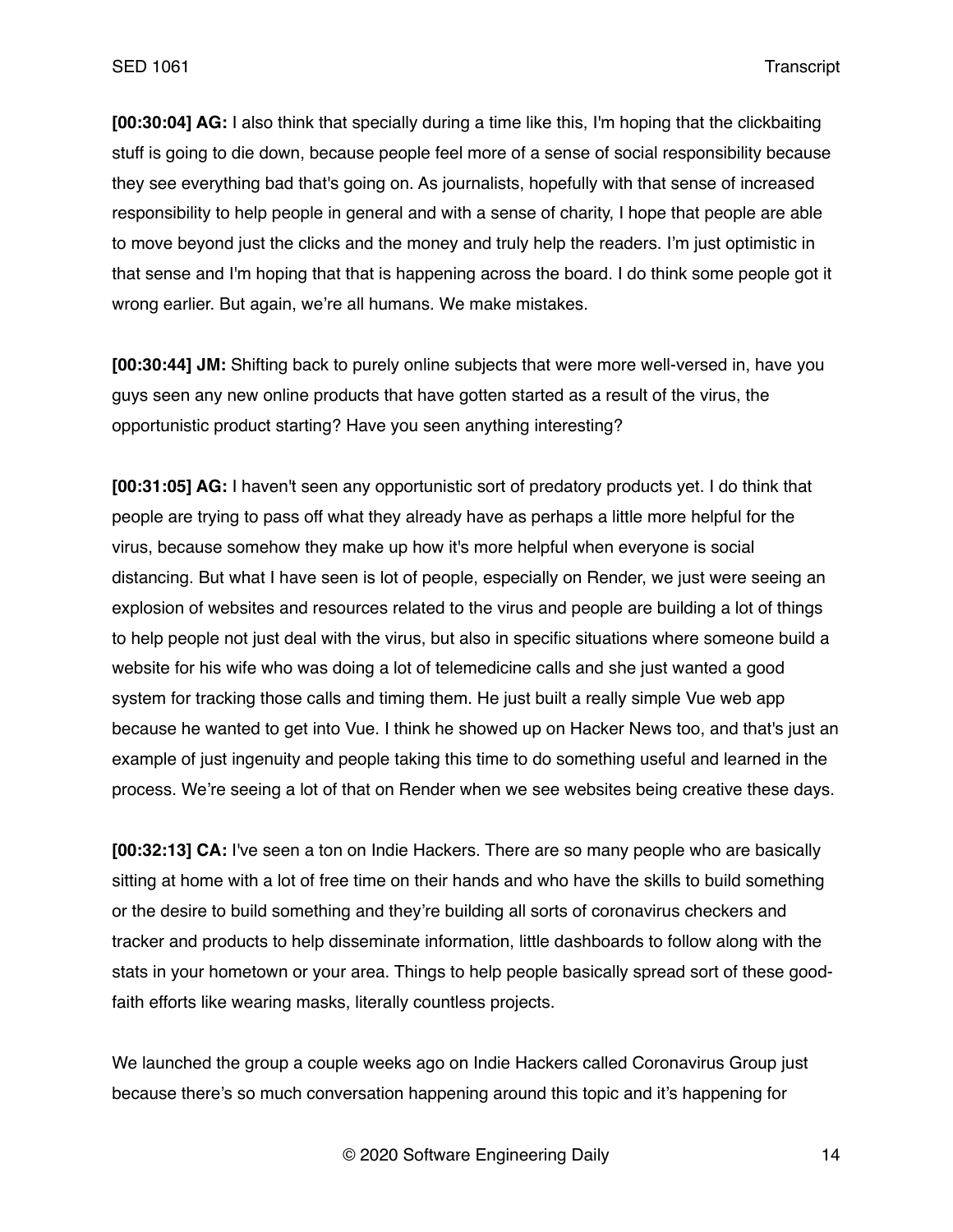different reasons. Some people are just thinking very opportunistically like, "Okay. Well, this thing is happening. There's lot of change. How can I as a founder build something that takes advantage of this? Perhaps build something successful."

But a lot of people are operating what I see is being altruistically, just trying to help, and seeing themselves as part of some bigger global conversation movement where everybody's kind of on the same page and we all have a common enemy. I like seeing that stuff. It feels really good to see. It's kind of heartening. When something bad happens that you can kind of count on people to at least come together and do good for each other, whereas in situations where the world is just kind of operating normally, you don't see as much of that coming together in mindset.

**[00:33:25] AG:** On that note, one thing that I have seen that feels a bit opportunistic is all the recruiting companies are trying to compile these layoff lists and using sort of [inaudible 00:33:39] marketing or what have you to try and be more visible, because they're compiling a list of people who've been laid off and then connecting them whoever. I think that obviously some of that is useful, but in a lot of cases, I see that just from the tone and from how it's being presented, it's come across as opportunistic.

**[00:34:02] CA:** Yes, it's a tough line to walk, because basically the entire conversation now is all about the coronavirus. I scrolled through my Twitter feed the other day and I think I had to count like 19 tweets before I saw one tweet that wasn't talking about the pandemic or the economy, and it's kind of like walking into a funeral. You can have the same conversations. You can't have the same marketing that had otherwise, because you're just not really being in line with the tone of the conversation.

But on the other hand, it's also complex. I mean, if you are a restaurant business. If you're in sort of like hotel industry, if you're in the recruiting industry, you're probably facing pretty dire straits right now where it's kind of like do or die, like your company's existence hangs in the balance. On one hand, I think people are being opportunistic and kind of off tone. That's easy to do that if you're not careful, but on the other I think people are also pretty desperate because in a period of a couple weeks, they've gone from probably having a solidly operating business to looking bankruptcy or the end of their company in the headlights and having to figure out what to do. It's pretty desperate times for a lot of founders I think.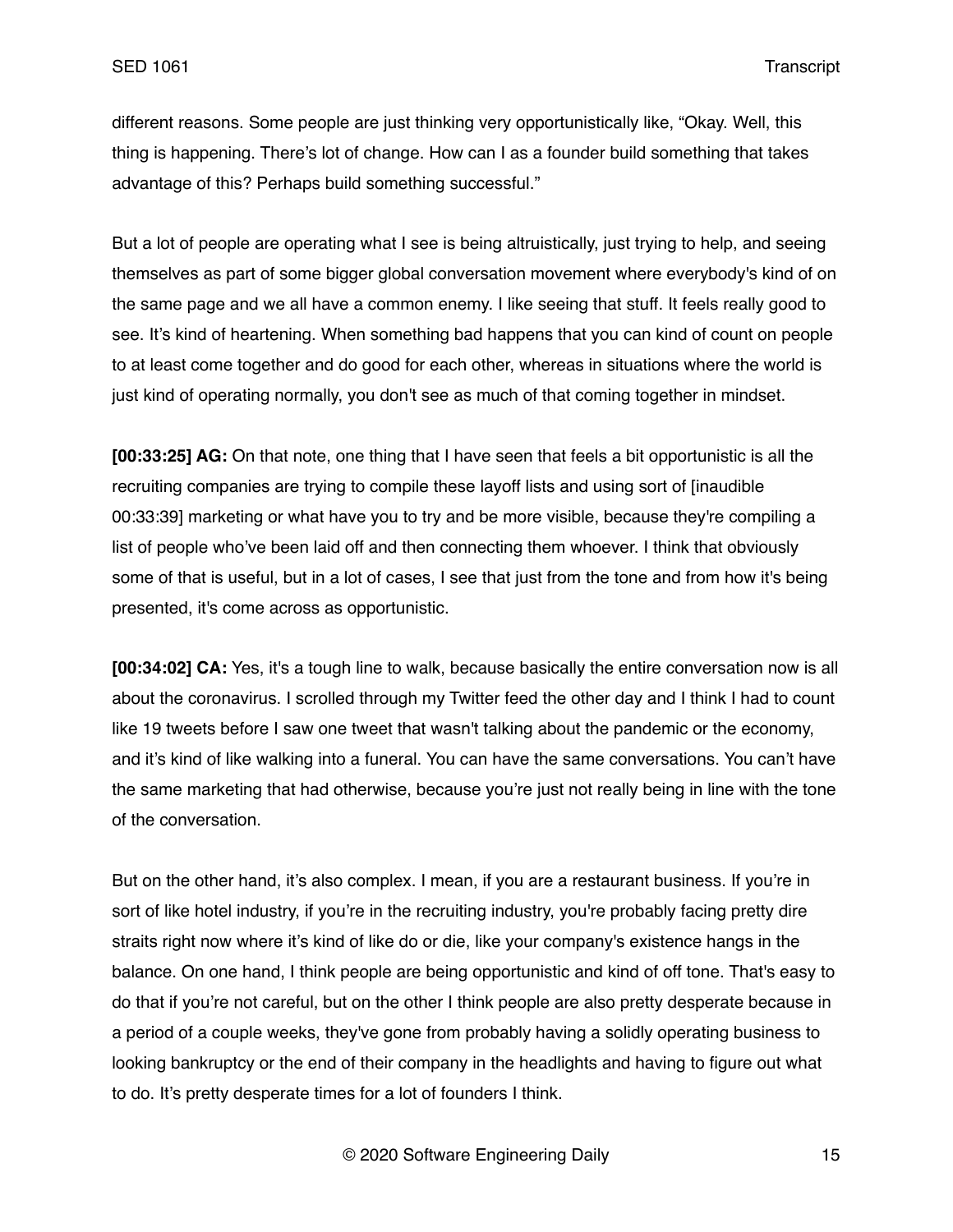**[00:35:03] JM:** Yeah, absolutely. It's almost hard not to appear tasteless in any kind of marketing that is not below just like things that are going to immediately help people in coronavirus time. But it's weird, because we are in this such a digital economy and we're, at least us three, our day-to-day lives are fairly minimally affected by the virus as far as I can tell with you guys and you have to maintain this degree of tact because there are a lot of people that are really, really impacted by this.

On that front, I really do wonder about the retail shops and the restaurants that are getting just slammed by this. I mean, there is like this 5 to 10X adaption of retail and food delivery and I don't think much of that business is going to these retail shops and restaurants. I just wonder what the secular impact of this is going be as more and more people learn about delivery and you got virtual kitchens and you have all this retail space and this restaurant space that's basically like doesn't serve a purpose any more. We'll see what happens afterwards, but I really wonder what happens to all the excess real estate.

**[00:36:18] AG:** It gets turned into Amazon stores.

**[00:36:24] CA:** Amazon is going to buy up all the shattered restaurants.

**[00:36:27] JM:** I heard that's what they did with the shopping malls. I heard Amazon went on a shopping mall buying spree.

**[00:36:33] AG:** Yeah. They're just either going to convert them to these amazon go stores, some of these restaurants that where you can just walk in – I don't want be an ad for Amazon right now, but it's a pretty cool experience, or otherwise I mean with larger buildings, I can imagine them being turned into warehouses for deliveries.

**[00:36:53] CA:** I wonder how many companies that are shattering now just won't ever be replaced. How many – Because whenever you have any sort of technological shift, you have just kind of a long transition period. There's probably a long period of time where people were riding on horses and buggies, at the same time, people have cars on road. When those horses died, they probably didn't get replaced.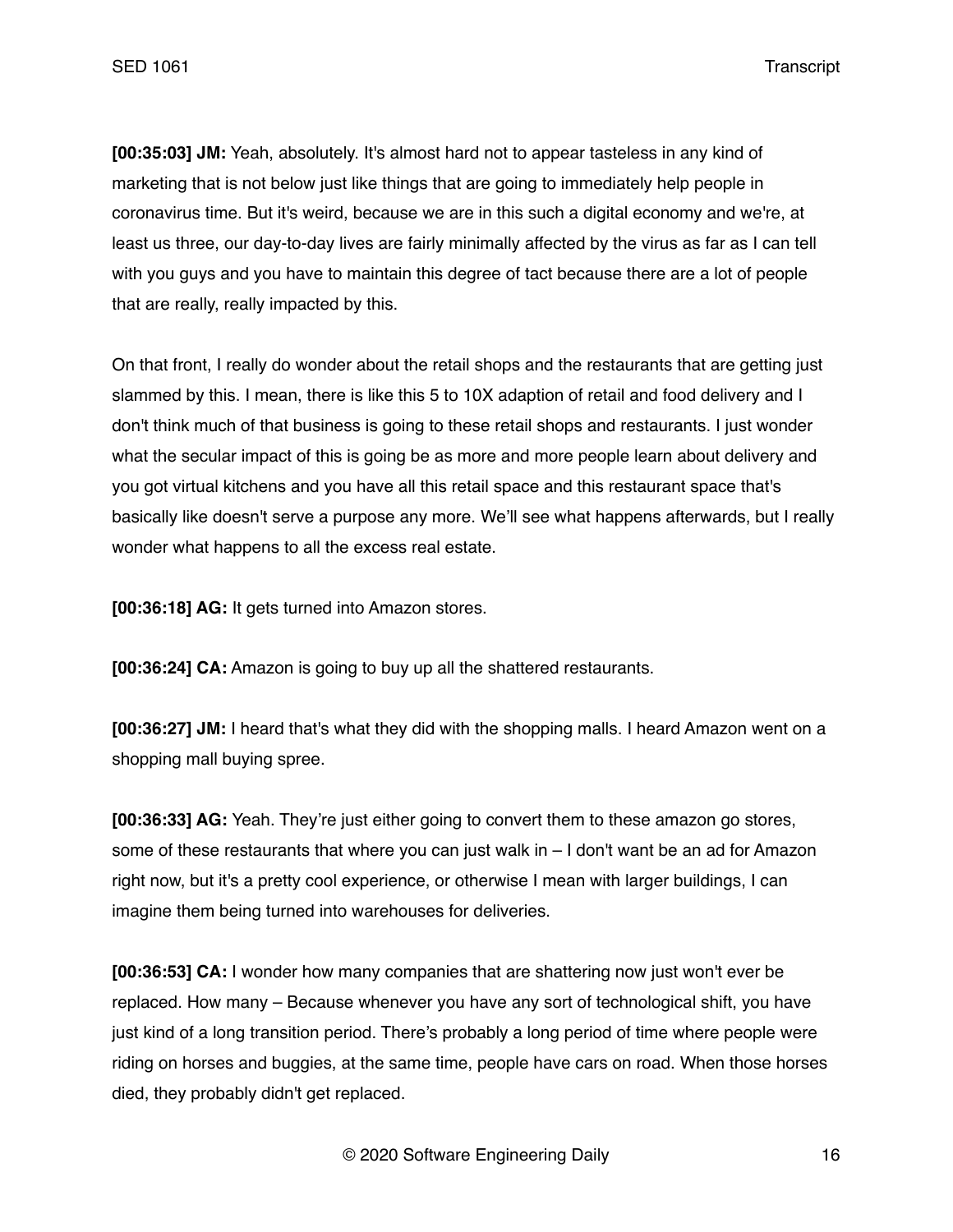I think this is going to kill a lot of businesses that some of them will come back, like we probably still want restaurants. There're probably a lot of physical locations. It just don't need to be physical anymore and there's just going to be a ton of real estate left over. The implications of that I can't even speculate about. I'm not an economist, but I think it's going to be pretty transformative.

## [SPONSOR MESSAGE]

**[00:37:38] JM:** You probably do not enjoy searching for a job. Engineers don't like sacrificing their time to do phone screens, and we don't like doing whiteboard problems and working on tedious take home projects. Everyone knows the software hiring process is not perfect. But what's the alternative? Triplebyte is the alternative.

Triplebyte is a platform for finding a great software job faster. Triplebyte works with 400+ tech companies, including Dropbox, Adobe, Coursera and Cruise Automation. Triplebyte improves the hiring process by saving you time and fast-tracking you to final interviews. At triplebyte.com/ sedaily, you can start your process by taking a quiz, and after the quiz you get interviewed by Triplebyte if you pass that quiz. If you pass that interview, you make it straight to multiple onsite interviews. If you take a job, you get an additional \$1,000 signing bonus from Triplebyte because you use the link triplebyte.com/sedaily.

That \$1,000 is nice, but you might be making much more since those multiple onsite interviews would put you in a great position to potentially get multiple offers, and then you could figure out what your salary actually should be. Triplebyte does not look at candidate's backgrounds, like resumes and where they've worked and where they went to school. Triplebyte only cares about whether someone can code. So I'm a huge fan of that aspect of their model. This means that they work with lots of people from nontraditional and unusual backgrounds.

To get started, just go to triplebyte.com/sedaily and take a quiz to get started. There's very little risk and you might find yourself in a great position getting multiple onsite interviews from just one quiz and a Triplebyte interview. Go to triplebyte.com/sedaily to try it out.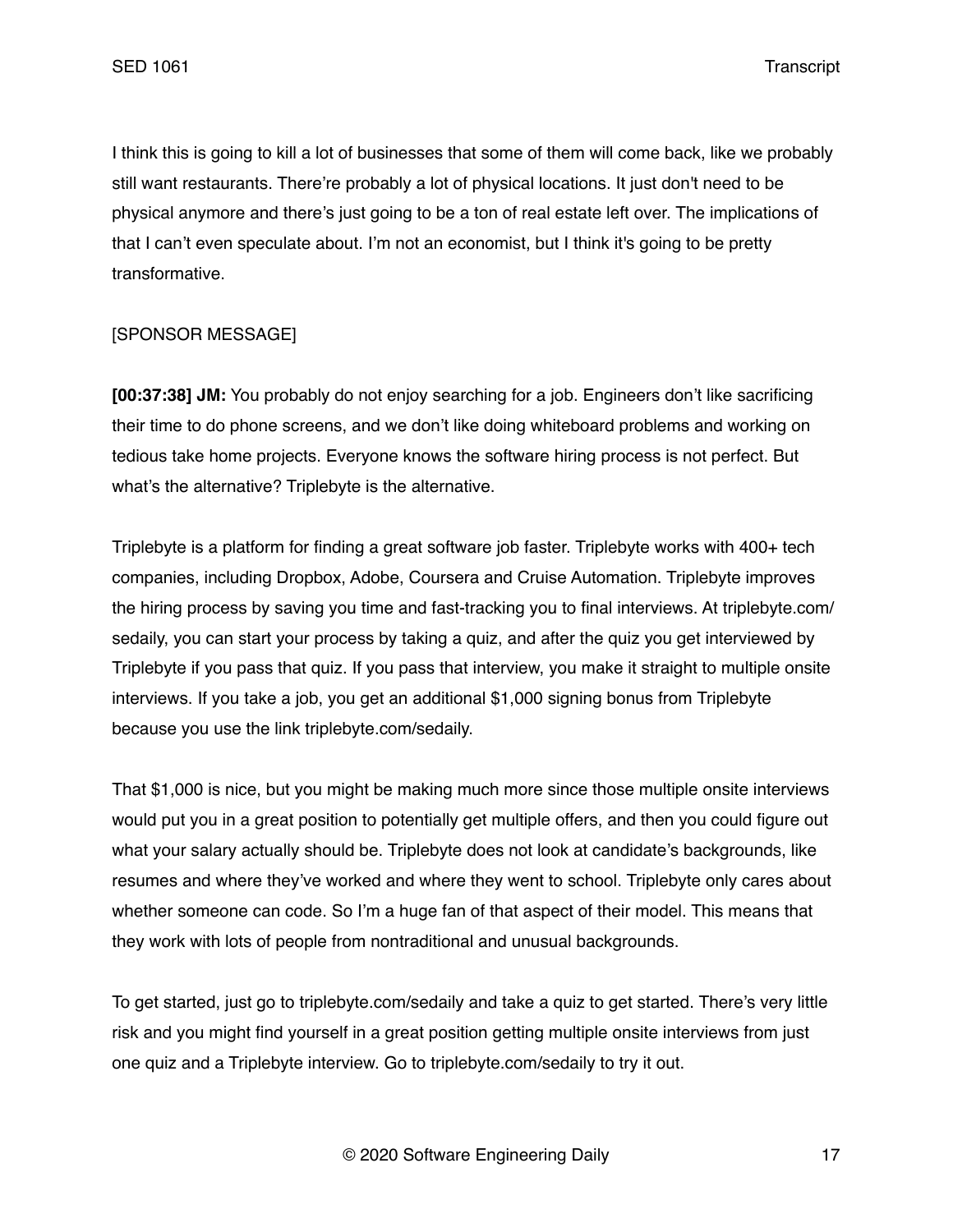Thank you to Triplebyte.

#### [INTERVIEW CONTINUED]

**[00:39:55] JM:** How have your own businesses changed? I'd like to know more about how you've seen the changes in society through the lens of each of your businesses. Anorag rendering Render, a hosting company, and Courtland running in Indie Hackers.

**[00:40:11] AG:** So for me, personally, and for render, I think we're actually seeing growth. We continue to see growth, but I don't know how much of that growth is just the growth that we would've seen otherwise versus growths because of the pandemic. It's really hard to tell and I think in some ways it's very early to tell, but our March numbers have actually been in some cases have doubled and April continues to look better in terms of just revenue and user growth as well.

Again, it's very hard for us to tease how much of that is just more people finding out about Render or more people using Render versus people doing more things because the virus. One indicator that tells me that it's perhaps not as much of a virus related thing is traffic on the weekends continues to be lower than traffic on weekdays, which means that people aren't necessarily building more things in their free time on Render and they're still using it for work. That's an educated guess. Again, we won't know until couple of months from now.

**[00:41:17] CA:** That's fascinating. Actually, I should check my weekend numbers and compare them to my weekday numbers. We actually had a pretty big weekend last week on Indie Hackers, which is pretty unusual for us, because we get a lot of our traffic during the week for people basically working on things. But what we saw in March was a pretty steep decline in traffic especially around like early to mid-March when I would say the West started to take the pandemic a lot more seriously. It was kind of this one or two week period where Italy went on lockdown and South by Southwest was canceled for the first time in its history and the NBA [inaudible 00:41:52] on their entire season, and suddenly everyone was thinking the coronavirus is just this far away thing that I read about the news sometimes. They're like this is actually affecting my life here today.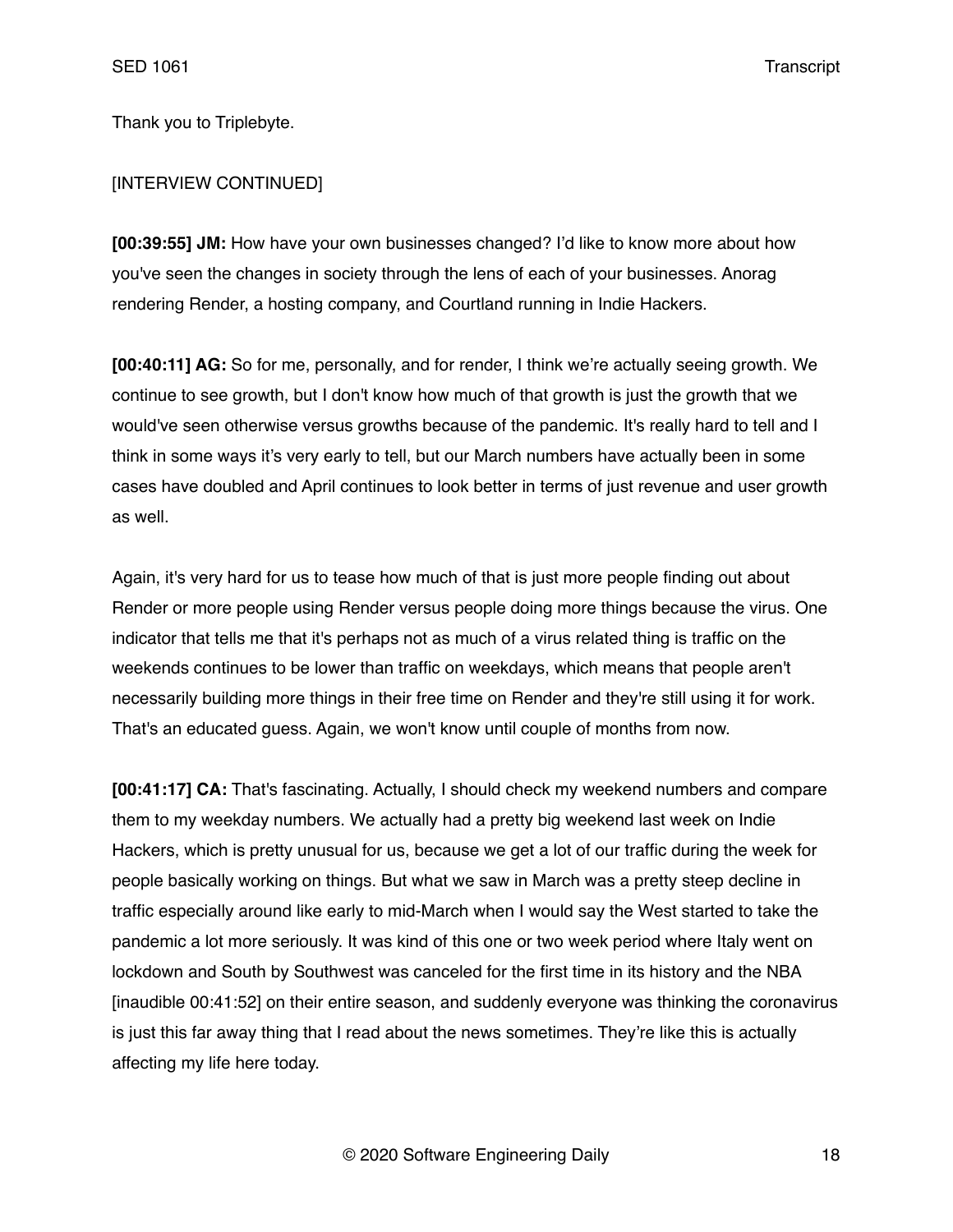Like pretty much every week after that, our traffic would lower until the very end of March where we've sort of been having a V-shaped recovery, which is what some people are talking about happening to the economy. I'm not sure if that will happen with the economy, but with our traffic, it's gone way back up. People have just started – I think people were shell-shocked for a while. The only thing they wanted to read about was the coronavirus. With the Indie Hackers, since we're publishing a lot of content on how to start a business and how to market your business, etc., that just took a backseat to, "Oh my God! Is everybody going to die next week?" It just wasn't sort of up there in the list of priorities.

Now I think people have sort of adjusted. They've sort of gotten their bearings and figured out what's going on, and a lot more founders and entrepreneurs are coming to Indie Hackers to try to figure out, "Okay. What am I going to do? What does this mean for my business? I don't have time for this. I'm shell-shocked like I have been the last couple weeks actually to take action and do things."

We've seen a lot more conversations, more projects being started. I think some of the websites have seen the same thing. Sahil from Gumroad Twitter out a picture of the number of creators releasing products and Gumroad, and it was like an exponential graph with massive numbers of people selling things online in the last couple months. I'm not shocked by that. People are at home. A lot of people have lost their jobs, especially for what he's doing. With traders who don't necessarily know how to code, but can definitely put out some writing or some sort of digital product or sell goods online. Maybe that's their best bet to make money while they're looking for a new job. The unemployment numbers are pretty staggering. I think that plays a role.

**[00:43:28] JM:** Yeah. I mean, it would be really interesting to see how this ends up impacting the online gig economy, because I've always thought that Fiverr was an underappreciated place where people could earn a living. I think, probably, a lot of people that have been driving Uber may eventually find partially through this pandemic that there are a lot of like jobs on Fiverr, for example, that they could find and transition to a digital career, and that could eventually lead to maybe more of these people becoming Indie Hacker type people. It's kind of maybe a starry eyed or overly optimistic perspective on the impacts here, but there is an online gig economy. In addition to the online creative economy, there's an online gig economy, and hopefully some of the gig workers can utilize that, become more digitized.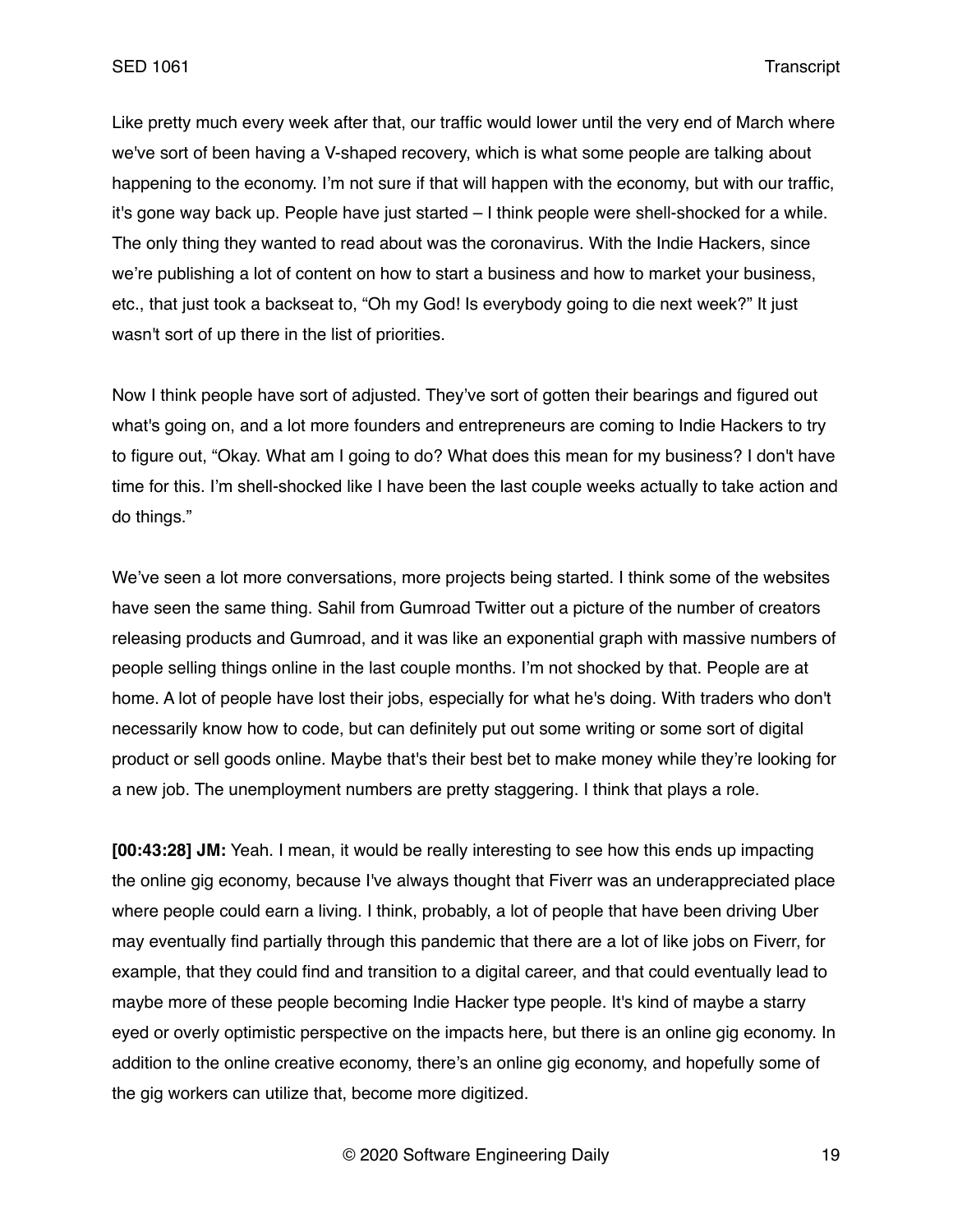**[00:44:23] CA:** Speaking of projects that people have released during the coronavirus, somebody I had on the Indie Hackers podcast recently released a website called moderndayjobs.com and the headline is changing times call for new ways of earning money, and it's just a list of 100 different ways to make money online as somebody who's not necessarily a developer. They've got UpWork and Fiverr on there. Rev for doing transcriptions, Amazon Mechanical Turk and 96 other different businesses and companies that you can use to basically get a job online if you're sitting at home all day not making any income.

**[00:44:55] JM:** That's great. One thing I've been pleased by is the fact that this is shown as that the Internet can give us a lot of resilience to these like societal black swan events. I've typically been kind of afraid of the fact that the entire world is now running on AWS and it is kind of this company. That's a single point of failure, but in some ways it's provided our society with extreme resilience. I don't know. That is one nice lesson to come out of this.

**[00:45:28] AG:** Yeah. I think the Internet is actually getting better as a result, because we're now creating more capacity, both network capacity and compute capacity just in response to just heavily increased online activity. I think that this capacity isn't going to go away. In some sense, we come out of this with a better Internet, a more resilient Internet, just as a result of this.

**[00:45:53] CA:** Yeah. I mean, if you'd asked me six months ago what do I think will be more catastrophic, AWS going down or all of American small businesses shutting down for weeks. I've probably would've chosen the latter, and now we're getting to see how that plays out. Surprisingly, I mean there're no riots on the street. It's not good. It's obviously not a great situation. It's going to take a long time for all the sort of second order effects to play out and the second-order effects, of those second order effects to play out. But I feel like there's an underlying resiliency. The Internet is getting stronger and it makes me a little bit less worried about there being a single point of failure to see that people are dynamic creatures. We react, the government reacts. When things happen and things go down, we figure out ways around it.

**[00:46:36] JM:** What something each of you have learned about yourself from this virus experience so far that you didn't know about yourself beforehand?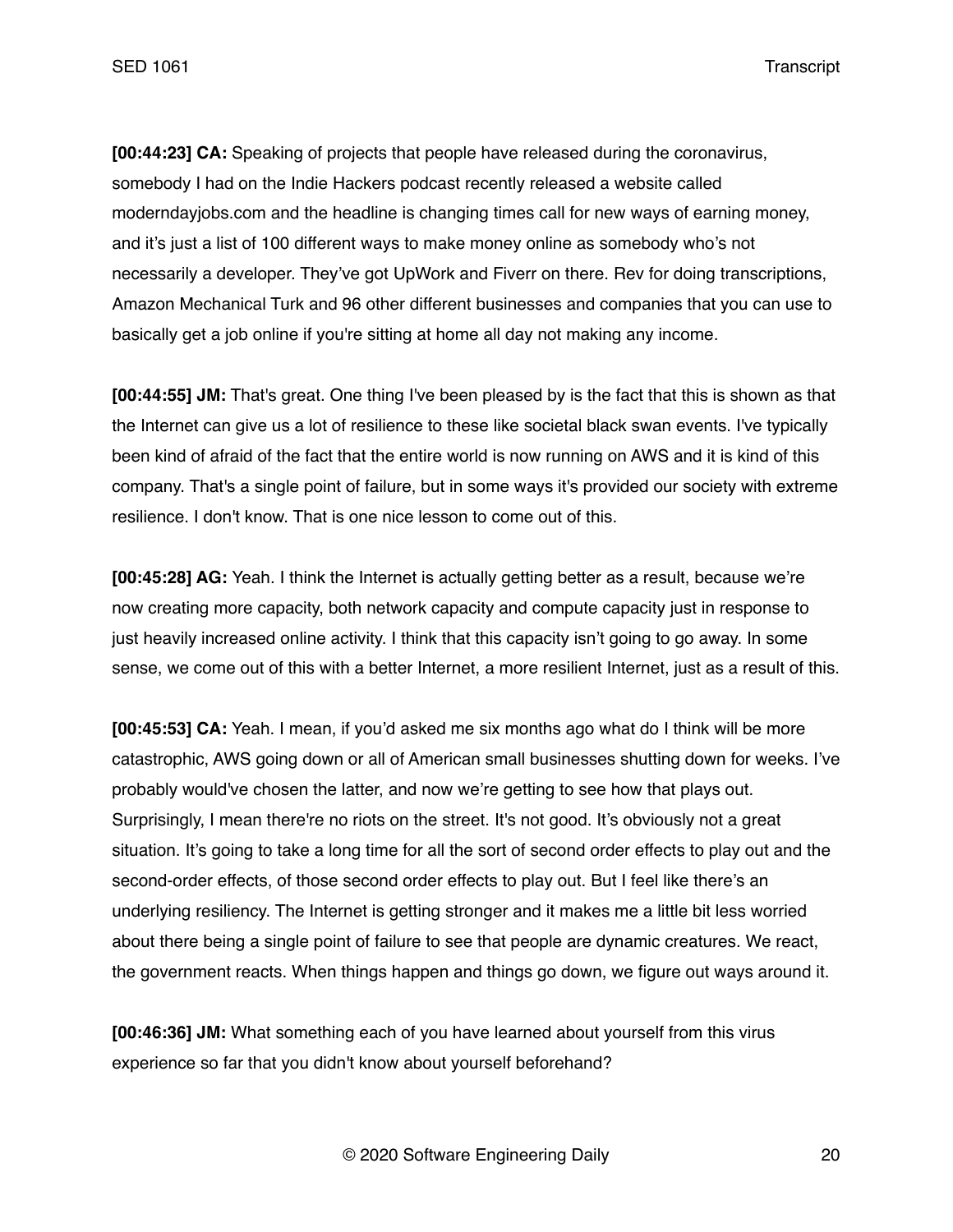**[00:46:42] AG:** That I absolutely dislike working from home.

**[00:46:48] CA:** I don't know. I think my ability to predict the future is really not that good. Maybe I was overly confident. In January –

**[00:46:53] AG:** Well. I mean, this is a black swan event. I don't think you can do anything about that.

**[00:46:56] CA:** You can't, but there is news coming out about this in January, and I remember actually sitting at one of these poker games that I was a part of and we had a graph up of the infection rate in Wuhan. We're looking and there's like 1,200. A day before there'd been like 900 or something and we're worrying about it. I have like a little chat in my Google Hangouts with some friends like, "What should we be doing? Should we like leave major cities? What we do?" My have friend is like, "No. No. No. There's nothing to really be done. Don't do that."

But I was worried enough about it backbend actually be talking about it in January, yet I didn't change anything. I didn't buy any stocking. I didn't sell any stock. I didn't buy any precautions, stockpiling goods. I didn't do anything. I just sort of sat there like a deer in the headlights. Yeah, I guess it taught me that in the case of a zombie apocalypse or any other like foreseeable event that starts, I'm probably just not going to do anything. That's worrying.

**[00:47:48] AG:** Well, now that you're aware of it, you're probably going to do something next time because you'll be like, "Ooh! Last time this happened."

**[00:47:55] CA:** Hopefully. Hopefully. We'll see.

**[00:47:57] JM:** But it's like one man's decisiveness is another man being panicked.

**[00:48:02] CA:** You know, that's a good point. I've talked to so many people and I keep hearing this word panic. I remember like in February telling my mom to stay quarantined at home, and a friend was like, "Oh! You're spreading panic." But when I look out, I just don't – I don't see that much panic. I don't see stores being looted and riots on the street. I see a lot of people dying from a virus, and I think one form of panic is basically being the deer in the headlights. I think it's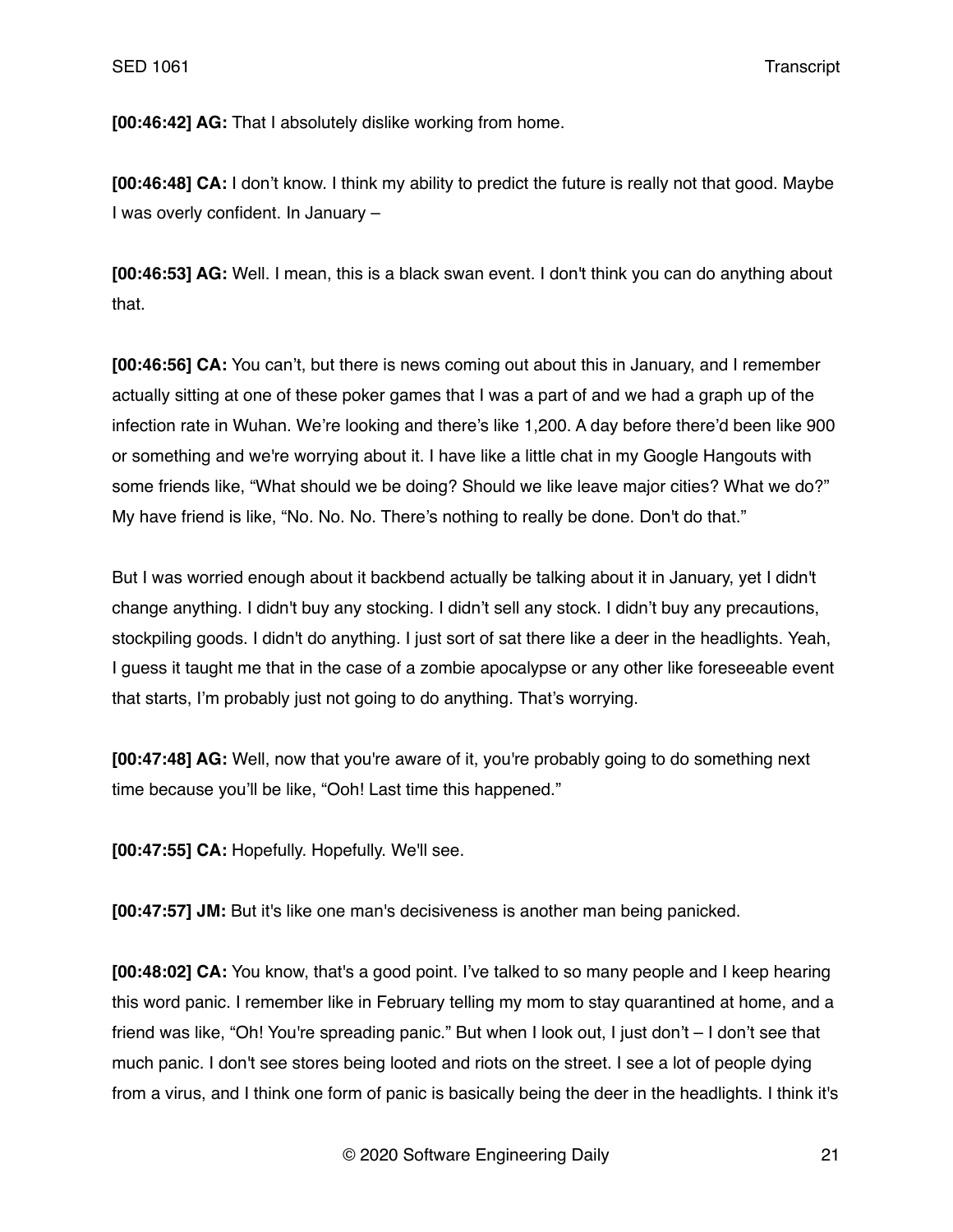not just fight or flight. I think it's fight, flight, or freeze, and that a lot of times when we interface with these extraordinary decisions and events we just freeze up and we don't take any action. But I think not taking action is a decision in and of itself, and you got away the cost and the benefits of that as well. I think you're right. We shouldn't make these like hasty panic decisions just because something is happening. It doesn't mean we need to take action. Oftentimes taking action is better than doing nothing, and sometimes not taking any action at all is itself a way of panicking.

**[00:48:53] AG:** I am little worried about the stores being closed and some of these closed stores being vandalized or looted. The instances of that seem to be growing. I just hope that this isn't something that accelerates as more people lose their jobs and we truly get to a source being looted muted situation.

**[00:49:13] CA:** I mean, I think it will accelerate. Hopefully not that much. I guess for me it's just the cost benefit analysis. What's more? Should we have kept everything open to avoid panic? But then develop the cost of digging mass graves for 2 million people. I don't know. I don't know if the tradeoff makes sense. But now it's for sure a concern. People don't have jobs if they don't have income, and stores are closed and this last for months and months and months. I'm sure we're going to have to pay those costs too.

**[00:49:39] JM:** All right, guys. Well, just to close off, any other reflections on how life has changed for you or what you expect in the near future?

**[00:49:47] AG:** For me, another thing that's been crazy is recruiting in this time. We continue to hire people and engineers and not being able to see them face-to-face before making them an offer is not something we've done in the past, and I think that that has been challenging. Being able to quickly adapt our on-site interview process to a remote on-site in a process has been challenging not just for us, but I think for pretty much any company that's hiring right now.

In some sense, it's also challenging for people who are looking for jobs. Even for people who aren't looking for jobs because they were laid off, but because they just want a new job. The recruiting industry I think is going to be impacted by this in a lot of ways, but I'm hoping that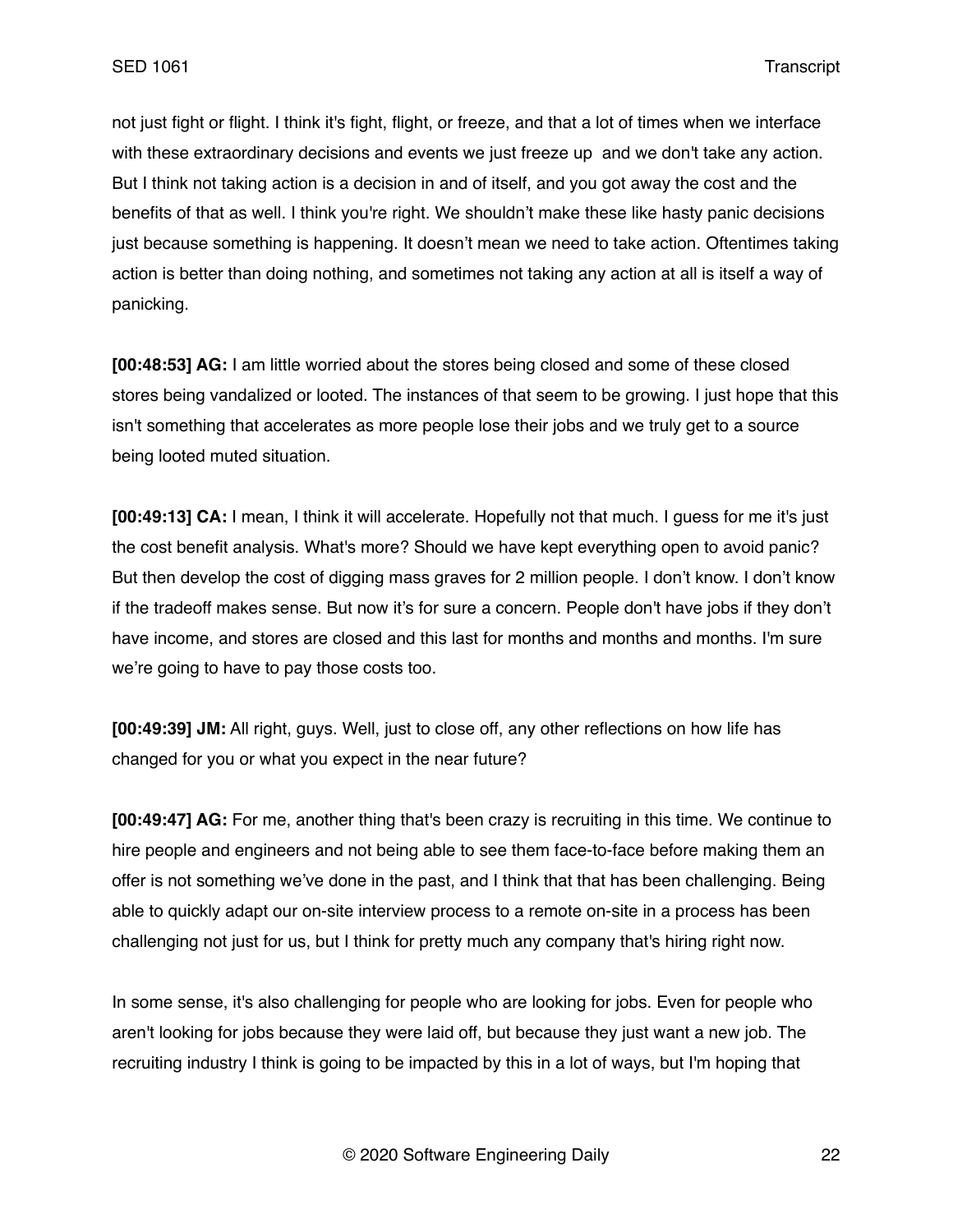somehow this also helps make it easier to interview engineers remotely. Hopefully someone will come out with tools that make a remote on-site easier.

**[00:50:40] CA:** I think the cool thing about running a business is you constantly run into other business ideas. There are so many things like, "Oh! I would love to pay for this, but it doesn't exist." I hope someone starts a company to do this thing.

**[00:50:51] JM:** The interviewing.Io, CoderPad suite of things, that doesn't do it for you?

**[00:50:57] AG:** I think they're okay. I don't think that they replace the experience of just spending more time with a candidate when they're online or when they're on-site, and getting that kind of just ambient signal both for the candidate and for the company in terms of how they interact with other people around them. How they work with the team? When we go out to lunch, what are the things they talk about? You can't really do the lunch interview anymore unless you want to make it really awkward. I think you're missing out on some of those signals. It's not the worst thing and actually compared to everything else, but it is something that is interesting and something that we have adapted.

**[00:51:36] CA:** Yeah. Indie Hackers, we're an all remote team. I'm working from San Francisco. My brother is working for New York City. Our community manager is working from the UK, etc. Our sort of interview process hasn't –We haven't been really had to sort of evaluate people on these like how do we connect in-person type things, because we never actually have to connect in-person. But one thing we have had to shift on in lot of the recent weeks is just the way that we do our content, the way we do our podcast, the way that we write our newsletters. We're doing a little bit less evergreen stuff, a little bit less like tried-and-true business advice and stories. A little bit more current events, news, things that are important to people right now just because we've seen the shift and what people's attention is focused on. People care about what's going on in the lives right now. That's an interesting tradeoff to make. There's all sorts of implications if you're trying to do things that are relevant in the modern day and how fast you have to have your turnaround time become, and I'm struggling with that a little bit, but I think that's probably the biggest change for me in my work life and in my personal life. I think it might be time for me to hire a poker coach if I want to be playing every night. It gets expensive if you lose a lot. That's all it changes for me.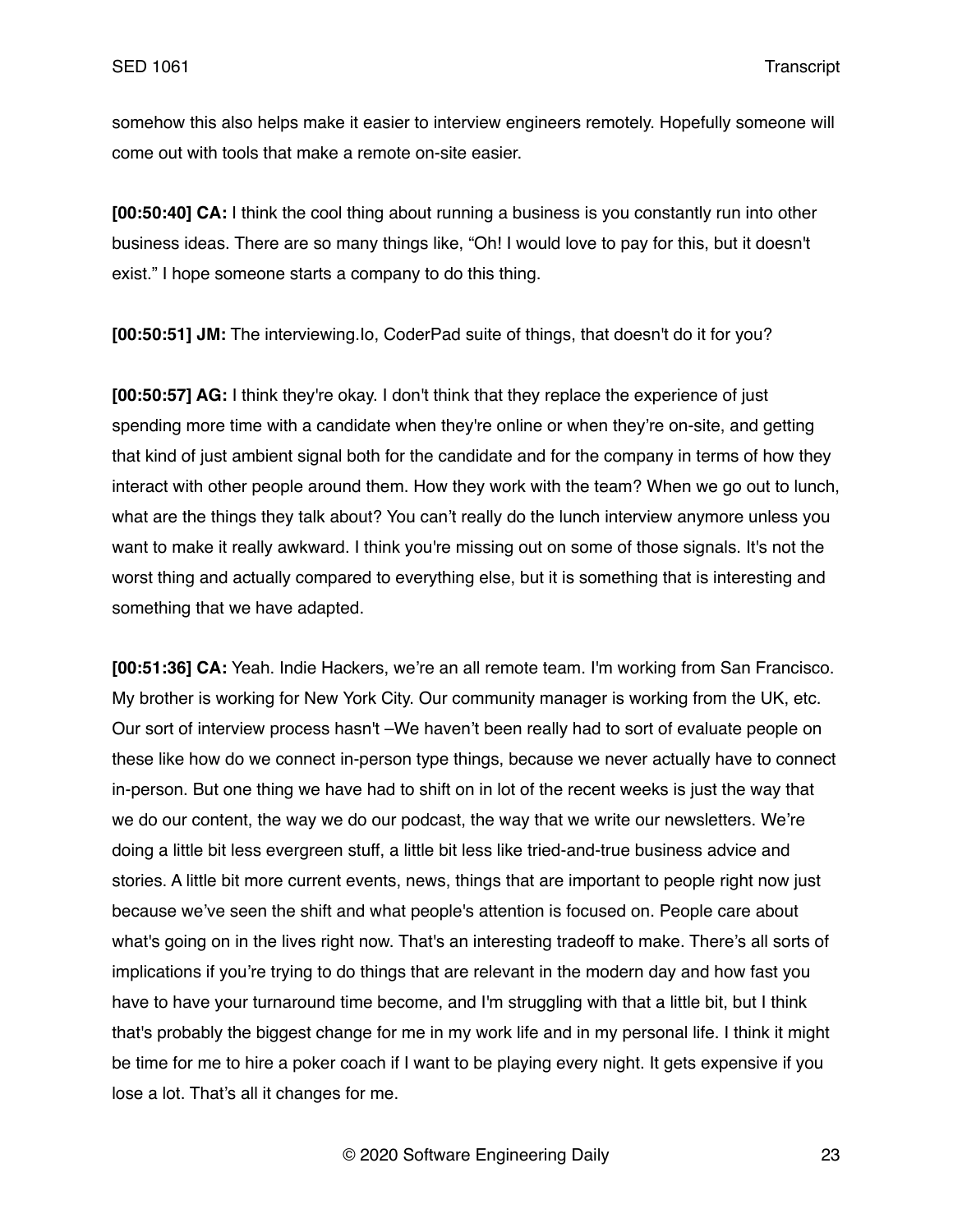**[00:52:41] AG:** The only other thing I think that I have realized is just how fortunate I am and just how much of a difference it makes when you have a financial cushion, when you have a job and you don't have to worry about being laid off. You don't have to worry about getting sick or going to the doctor. Not having insurance. It just underscores all the ways in which my life is so much easier because I've just been lucky.

**[00:53:07] JM:** 100%. I mean, I basically feel at this point like – Or at least I feel like I'm in virtual reality. The life that I live is so dissimilar from the average person just in terms of – As a digitally empowered person, you really just have such a massive advantage and massive fortune. That is definitely something to reflect on.

**[00:53:29] CA:** Yeah. I think we're all very lucky to have found ourselves in the careers that we're in, and I worry a little bit that there's increasingly becoming two Americas. There's people who live like this and people who don't, and it's just hard to be part of the group that's not. I feel incredibly fortunate and lucky as well. I'd like to see people build more things to get more people online and get more people building companies online and figure out ways to sort of spread the benefits of basically having an income that you derive digitally that's little bit immune to some of the things like this, because I think it's evident from all of our lives that like, yeah, we've had some inconveniences, but life goes on and we're fine and we don't have to deal some of the disastrous consequences. Hopefully, we can use this whole disaster to sort of get more people to a place like that and change some of the infrastructures so that people don't have to worry about healthcare, they don't have to worry about their next paycheck, and it's not just us sitting on this podcast talking like this.

**[00:54:18] JM:** All right. Well guys, great talking to you. Anurag, keep the business going. Courtland, don't lose all your money. Don't become a degenerate. Get some sleep. Guys, thanks a lot. It's a real pleasure talking to you and really grateful to have access to you.

**[00:54:34] CA:** Yeah, thanks for having us, Jeff.

**[00:54:34] AG:** Yeah, likewise.